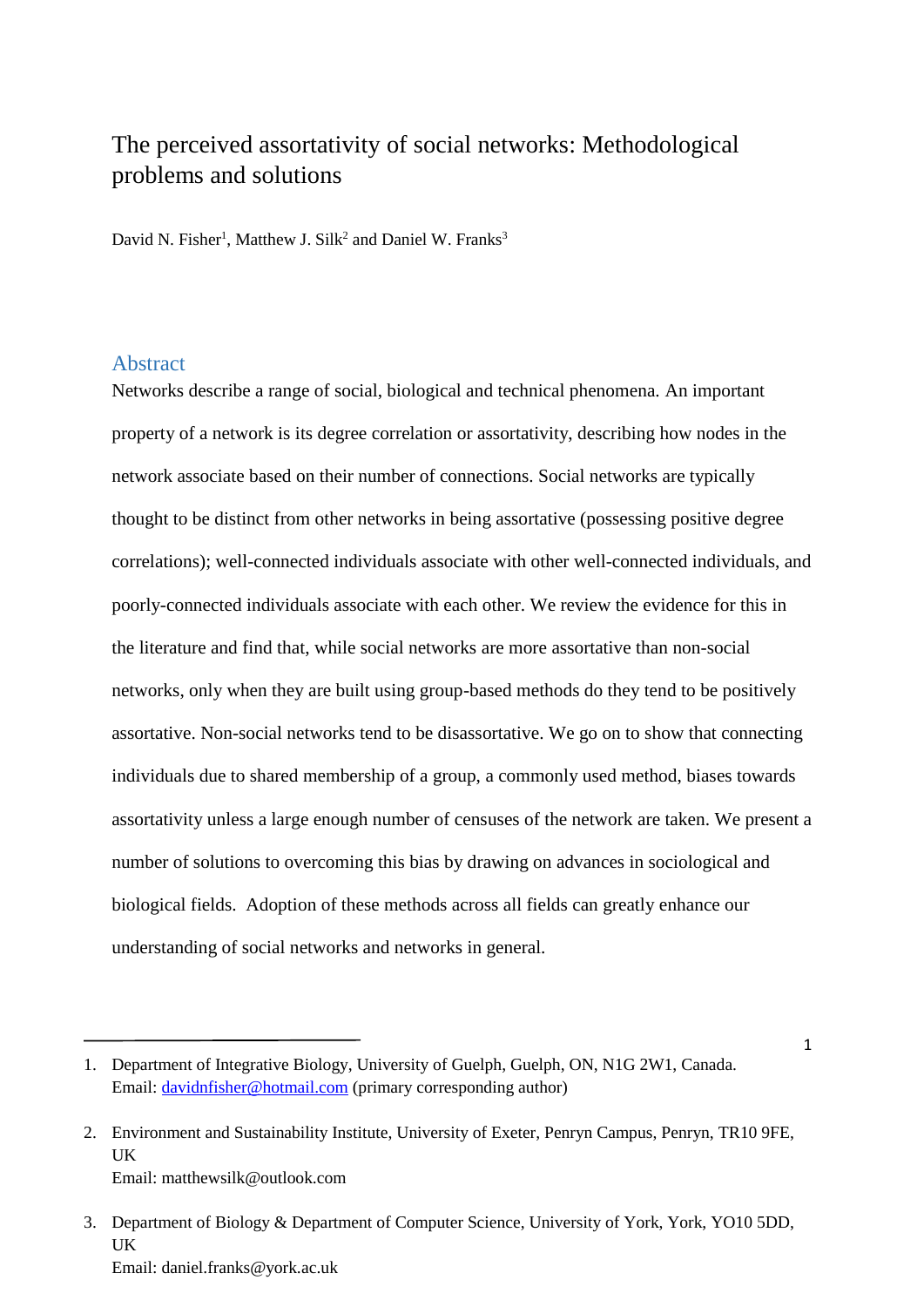**Keywords**: Assortativity; Degree assortativity; Degree correlation; Null models; Social networks

# Introduction

Network theory is a useful tool that can help us explain a range of social, biological and technical phenomena (Pastor-Satorras et al 2001; Girvan and Newman 2002; Krause et al 2007). For instance, network approaches have been used to investigate diverse topics such as the global political and social system (Snyder and Kick 1979; Nemeth and Smith 2010) to the formation of coalitions among-individuals (Kapferer 1969; Zachary 1977; Thurman 1979; Voelkl and Kasper 2009). Networks can be described using a number of local (related to the individual) and global (related to the whole network) measures**.** One important global measure is degree correlation or assortativity (we use the latter term for brevity), which was formally defined by Newman (2002), although Pastor-Satorras et al. (2001) had calculated an analogous measure previously. The assortativity of a network measures how the probability of a connection between two nodes (individuals) in a network depends on the degrees of those two nodes (the degree being the number of connections each node possesses). The measure quantifies whether those with many connections associate with others with many connections (assortative networks or networks with assortativity), or if "hubs" form where well connected individuals are connected to many individuals with few other connections (disassortative networks or networks with dissassortativity). If the tendency for nodes to be connected is independent of each other's degrees a network has neutral assortativity. Assortativity is calculated as the Pearson's correlation coefficient between the degrees of all pairs of connected nodes, and ranges from -1 to 1 (Newman 2002). The Pastor-Satorras method involves plotting the degree of each node against the mean degree of its neighbours, and judging the network assortatative if the slope is positive and disassortatative if the slope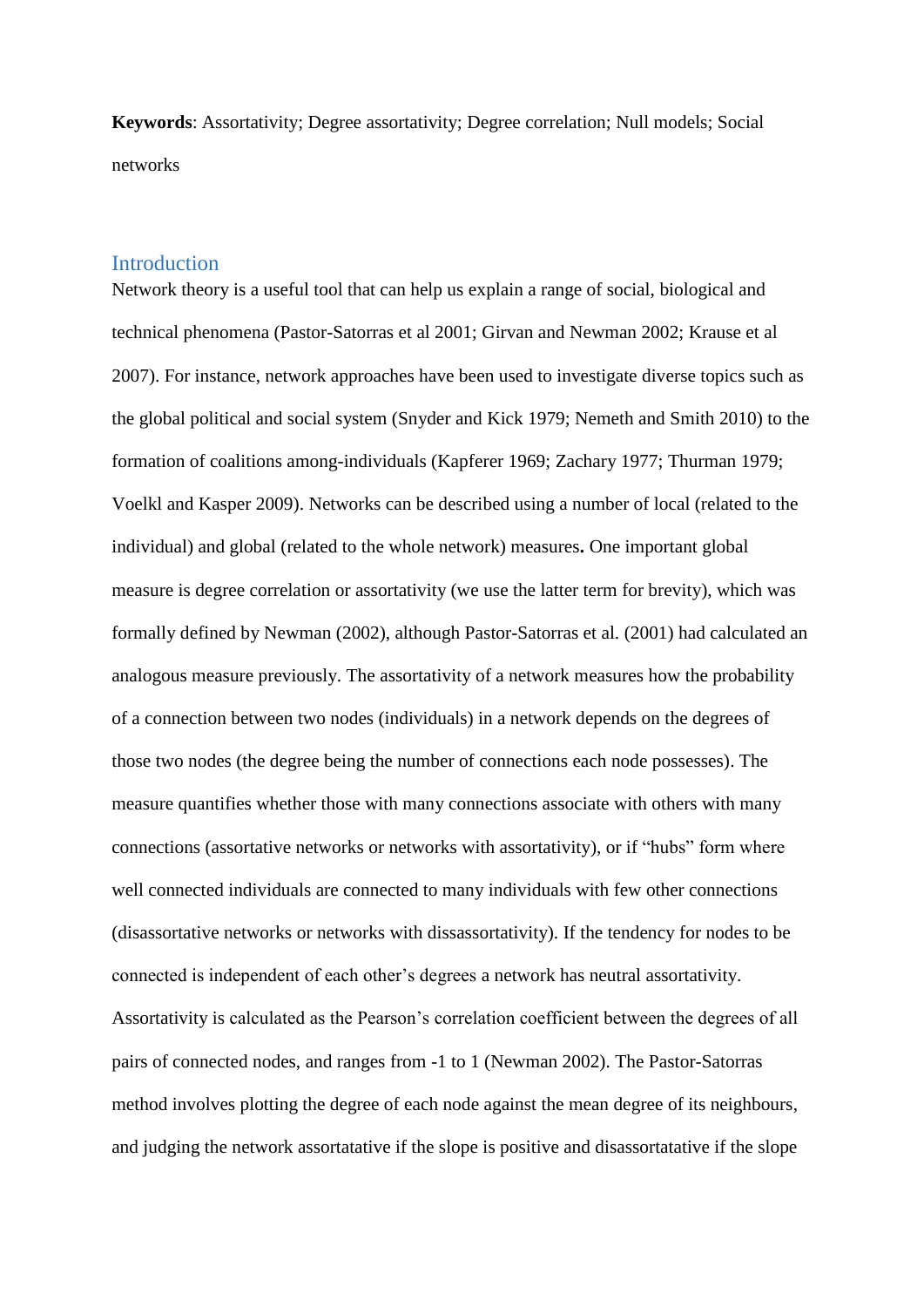is negative (Pastor-Satorras et al 2001). In this article we will focus on the Newman measure, as it has been more commonly used by the scientific community, gives a coefficient bounded between -1 and 1 rather than a slope, and typically is supported by a statistical test, something general absent from the reporting of the Pastor-Satorras method.

Assortativity is a key property to consider when understanding how networks function, especially when considering social networks. A network's robustness to attacks is increased if it is assortative (Jing et al 2007; Hasegawa et al 2012). However, the speed of information transfer and ability to act in synchrony is increased in disassortative networks (Di Bernado et al 2007; Gallos et al 2008). Thus the assortativity of a social network in which an individual is embedded can have a substantial impact on that individual.

Networks are typically found to be neutrally or negatively assortative (Newman 2002; Newman and Park 2003; Whitney and Alderson 2008). When considering all networks comprised of eight nodes, Estrada (2011) observed that only 8% of over 11,000 possible networks were assortative. Despite this general trend, social networks are often said to differ from other networks by being assortative (Newman 2003; Newman and Park 2003). This has led to those finding disassortativity in networks of online interactions (Holme et al 2004), mythical stories (Mac Carron and Kenna 2012) or networks of dolphin interactions (Lusseau and Newman 2004) to suggest they are different to typical human social networks. While the generality of assortativities in social networks has been questioned (Whitney and Alderson 2008; Hu and Wang 2009), a wide variety of recent research still states that this is a property typical of social networks (e.g. (Estrada 2011; Palathingal and Chirayath 2012; Mac Carron and Kenna 2013; Litvak and van der Hofstad 2013; Thedchanamoorthy et al 2014; Araújo et al 2014; Furtenbacher et al 2014)). With assortativity being a key network property, and subject of interest in a range of fields, this topic requires clarification.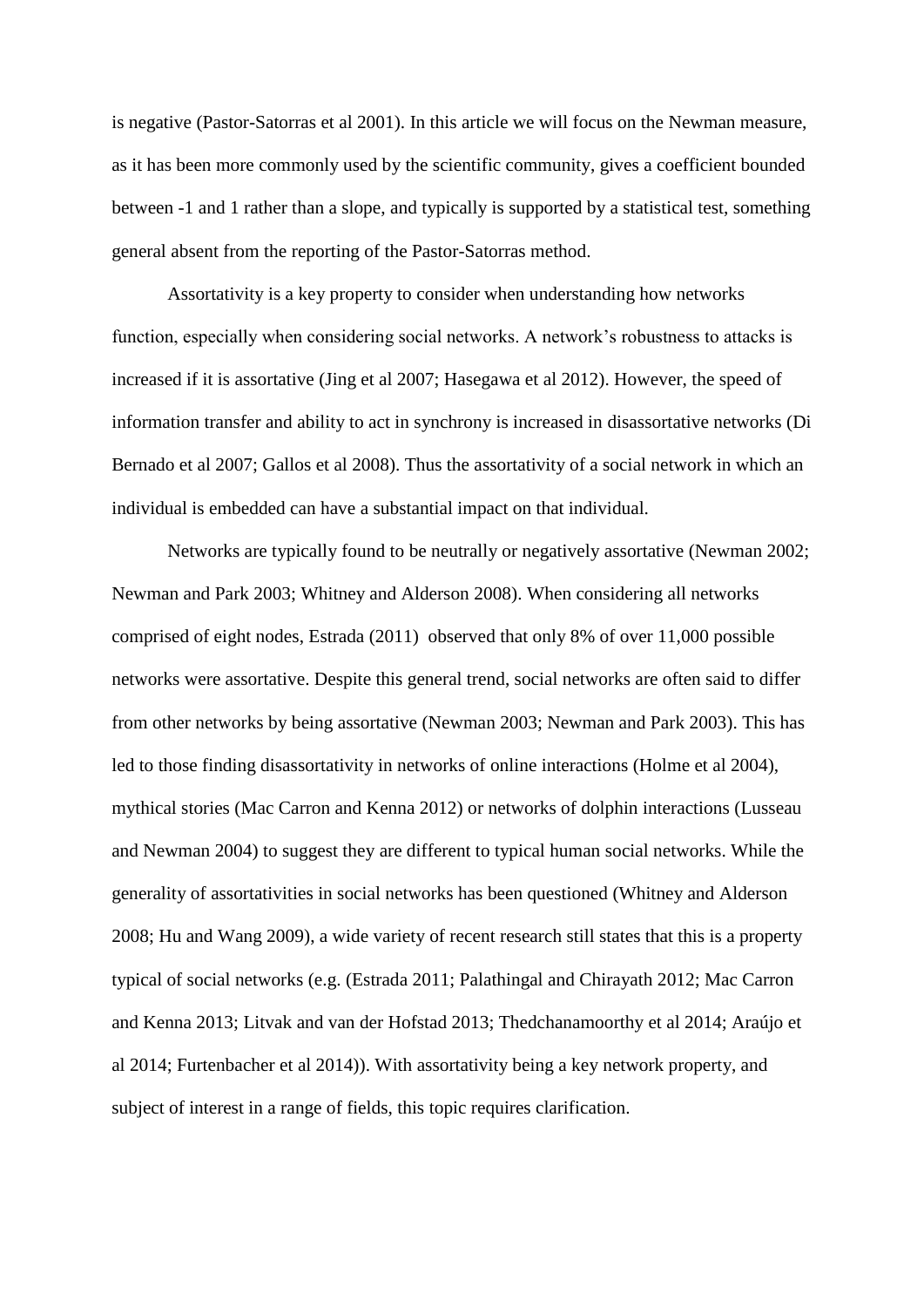In this paper we review assortativity in the networks literature, with emphasis on social networks. We assess the generality of the hypothesis that social networks tend to be distinct from other kinds of networks in their assortativities and explore whether the precise method of social network construction influences this metric. We go on to show how particular methodologies of social network construction could result in falsely assortative networks, and present a number of solutions to this by drawing on advances in sociological and biological fields.

# 1. Assortativity in social and other networks

Random networks should be neutrally assortative (Newman 2002). However, simulations by Franks et al. (2009) showed that random social networks constructed using group-based methods are assortative unless extensive sampling is carried out. Group-based methods are where links are formed between individuals not when they directly interact, but when they both are found in the same group, or contribute to a joint piece of work e.g. co-author a paper or appear in a band together. We hypothesised that the suggestion that social networks possess assortativity was due to a preponderance of social networks constructed using groupbased methods in the early literature. We thus conducted a literature search, recording the (dis)assortativity of networks, network types (social or non-social) and for the social networks, method of construction (direct interactions of group-based). We expect that social networks built using group-based methods would be more assortative than the other two classes of network, which would be similarly assortative.

#### 1.1 Literature search - Method

Assortativity has been calculated for a wide range of networks in the last decade. We compiled a list of the assortativity of published networks based on the table in Whitney &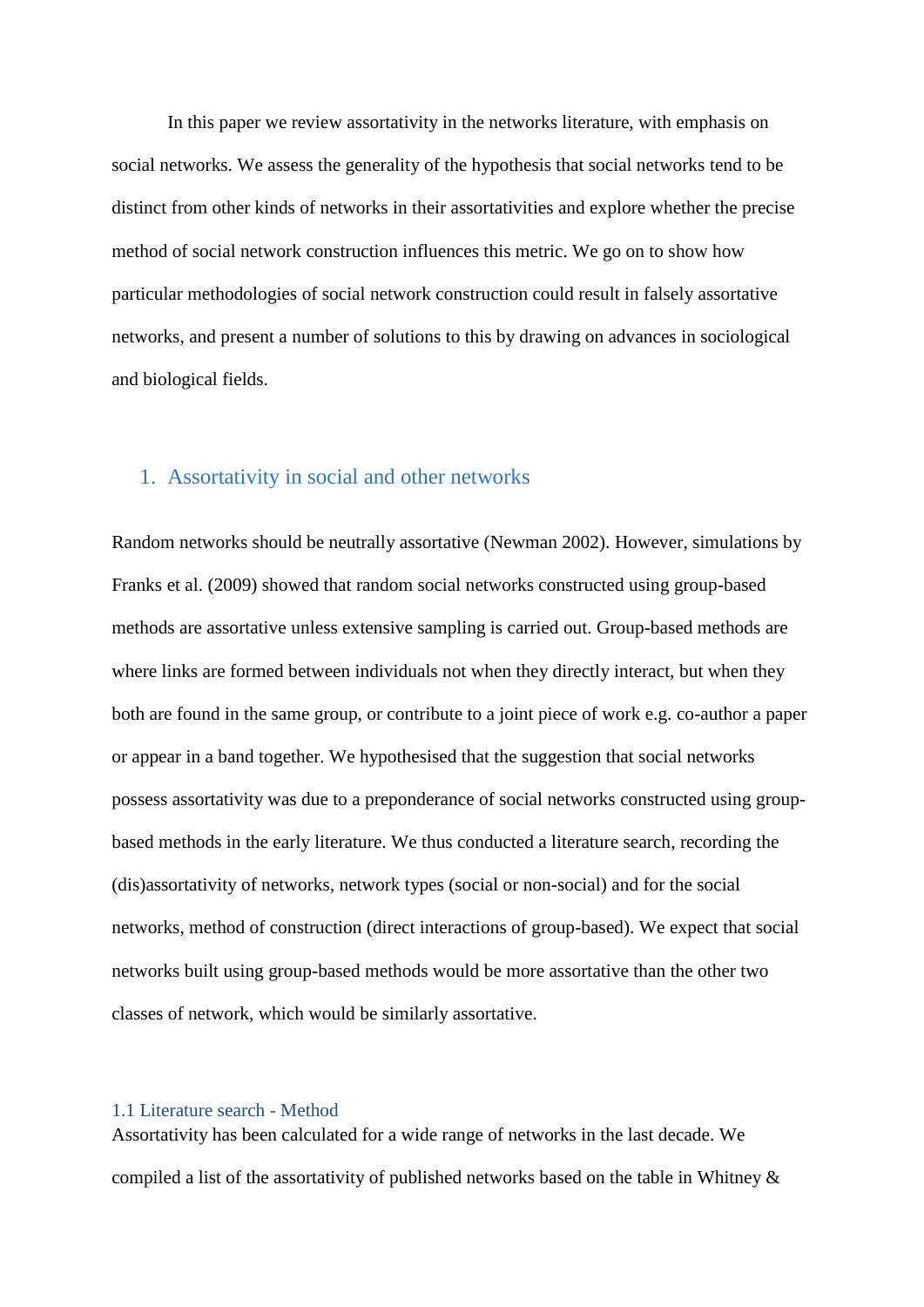Alderson (Whitney and Alderson 2008), literature searches with the terms "degree correlation" and "assortativity", and examining the articles citing Newman (2002). If it could not be determined how the network was constructed, or how large it was, the network was excluded. We did not include the average assortativity when reported from a range of similar networks when the individual scores were not reported. We also did not include assortativities of networks from studies re-analysing existing datasets, to avoid pseudoreplication. Only undirected networks were considered; see Piraveenan et al. (2012) for a review of assortativities in directed networks. We then classified these networks as non-social networks, social networks constructed using direct interactions, or social networks constructed using group-based methods. We then compared assortativity across network classes using a Kruskal-Wallis test as assortativity scores were not normally distributed. If this revealed significant differences among network classes, we then compared network classes to each other using Wilcoxon rank sum tests and to the a neutral assortativity of zero with Wilcoxon signed rank tests.

#### 1.2 Literature search - Results

In published papers we found assortativities for 88 networks that met our criteria for inclusion, see Table 1. 52 of these were social networks, of which 25 were constructed using group-based methods. The assortativities for the network classes are shown as boxplots in Fig. 1. The Kruskal-Wallis tests indicated that there were differences among groups (Kruskal-Wallis  $\chi^2 = 26.8$ , d.f. = 2, p < 0.001). All networks types were different from each other, with the group-based social networks being more assortative than both other classes of network, and the direct social networks being more assortative than the non-social networks (all Wilcoxon rank sum tests, group based social networks vs. direct social networks,  $W = 214$ ,  $n(direct) = 27$ ,  $n(group-based) = 25$ ,  $p = 0.024$ ; group based social networks vs. non-social networks, W = 783, n(group-based social networks) = 25, n(non-social network) = 36, p <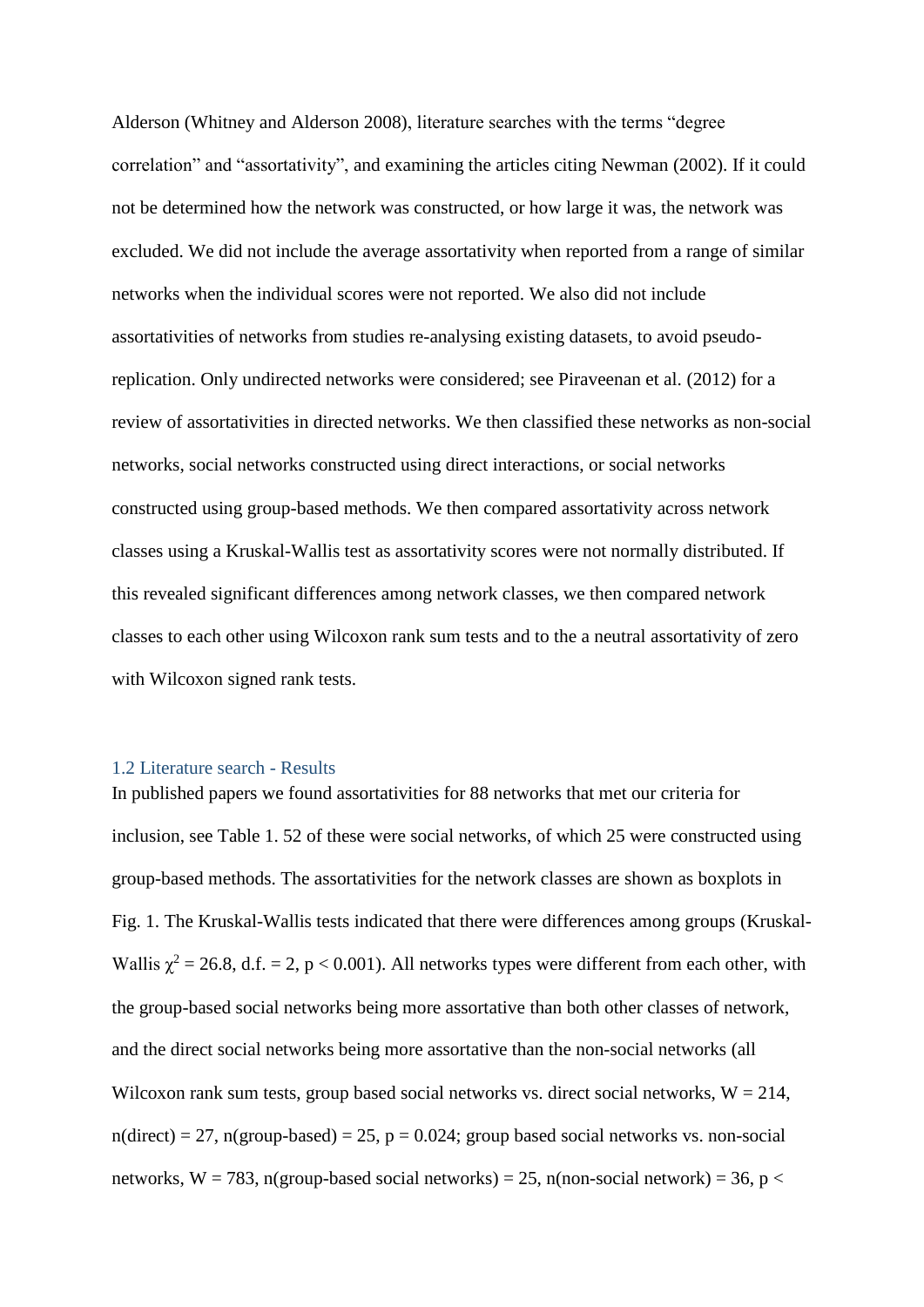0.001; direct social networks vs. non-social network,  $W = 716$ , n(direct social networks = 27), n(non-social network) = 36,  $p = 0.001$ ). The direct social networks possessed neutral assortativities (mean = 0.054, Wilcoxon signed rank test,  $V = 213$ , n = 27, p = 0.572), while the group-based social networks were assortative (mean  $= 0.157$ , Wilcoxon signed rank test,  $V = 288$ ,  $n = 25$ ,  $p < 0.001$ ) and the non-social networks were disassortative (mean = -0.117, Wilcoxon signed rank test,  $V = 94.5$ ,  $n = 36$ ,  $p < 0.001$ ).

**Table 1** 88 networks of various types and methods of construction. Type indicates the nature of the links between nodes, social are networks based on social interactions, technical are networks of interacting technology systems, biological are networks of some kind of biological process, transport networks are networks of a mode of transport in a particular area, mechanical networks are based on connections between parts in a defined object and links in commercial networks are formed when an employee moved from one company to another. Method of construction for social networks can be either "direct" where one to one interactions are used to build the network, or "group" where interactions are inferred based on shared use of physical space or contribution to a piece of work. All quoted degree correlations are from the Newman (2002) method of calculating assortativity.

| <b>Network</b>        | <b>Size</b> | <b>Type</b> | <b>Assortativit</b><br>y | Method of<br>construction | <b>Source</b>                  |
|-----------------------|-------------|-------------|--------------------------|---------------------------|--------------------------------|
| Beowulf (myth)        | 74          | social      | $-0.1$                   | direct                    | (Mac Carron and<br>Kenna 2012) |
| Cyworld (online)      | 12048186    | social      | $-0.13$                  | direct                    | (Hu and Wang 2009)             |
| Email address books   | 16881       | social      | 0.092                    | direct                    | (Newman 2003)                  |
| Epinions neg (online) | 131828      | social      | $-0.022$                 | direct                    | (Ciotti et al 2015)            |
| Epinions pos (online) | 131828      | social      | 0.217                    | direct                    | (Ciotti et al $2015$ )         |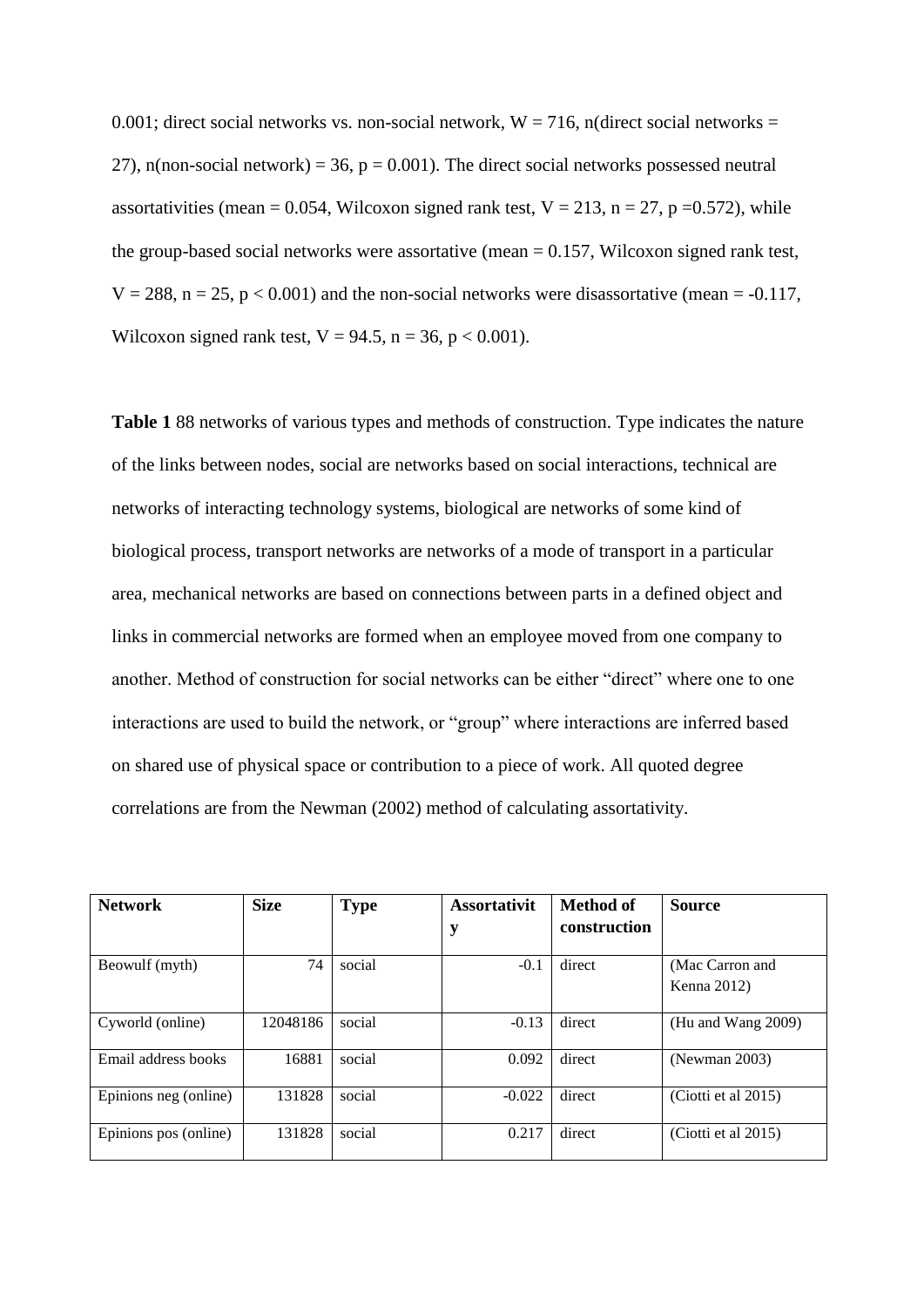| Facebook (online)             | 721000000 | social | 0.226     | direct | (Ugander et al 2011)           |
|-------------------------------|-----------|--------|-----------|--------|--------------------------------|
| Flickr (online)               | 1846198   | social | 0.202     | direct | (Hu and Wang 2009)             |
| Gnutella P2P (online)         | 191679    | social | $-0.109$  | direct | (Hu and Wang 2009)             |
| Ground squirrels              | 65        | social | 0.82      | direct | (Manno 2008)                   |
| Iliad (myth)                  | 716       | social | $-0.08$   | direct | (Mac Carron and<br>Kenna 2012) |
| LiveJournal (online)          | 5284457   | social | 0.179     | direct | (Hu and Wang 2009)             |
| Mixi (online)                 | 360802    | social | 0.122     | direct | (Hu and Wang 2009)             |
| MySpace (online)              | 100000    | social | 0.02      | direct | (Hu and Wang 2009)             |
| Nioki (online)                | 20259     | social | $-0.13$   | direct | (Holme et al 2004)             |
| Orkut (online)                | 100000    | social | 0.31      | direct | (Hu and Wang 2009)             |
| Pussokram (online)            | 29341     | social | $-0.048$  | direct | (Holme et al 2004)             |
| Slashdot neg (online)         | 82144     | social | $-0.114$  | direct | (Ciotti et al 2015)            |
| Slashdot pos (online)         | 82144     | social | 0.162     | direct | (Ciotti et al 2015)            |
| Student relationships         | 573       | social | $-0.029$  | direct | (Newman 2003)                  |
| Táin (myth)                   | 404       | social | $-0.33$   | direct | (Mac Carron and<br>Kenna 2012) |
| Twitter (online)              | 4317000   | social | $-0.025$  | direct | (Wang et al 2014)              |
| Whisper (online)              | 690000    | social | $-0.011$  | direct | (Wang et al 2014)              |
| Xiaonei (online)              | 396836    | social | $-0.0036$ | direct | (Hu and Wang 2009)             |
| YouTube (online)              | 1157827   | social | $-0.033$  | direct | (Hu and Wang 2009)             |
| Chinese science<br>citations  | 81        | social | $-0.036$  | direct | (Shan et al 2014)              |
| Barbary macaque<br>(grooming) | 141       | social | 0.351     | Direct | (Sosa 2014)                    |
| GitHub (online)               | 671751    | social | $-0.0386$ | direct | (Lima et al 2014)              |
| Australian dolphins           | 117       | social | 0.003     | group  | (Wiszniewski et al<br>2010)    |
| Biology co-authors            | 1520251   | social | 0.13      | group  | (Newman $2002$ )               |
| Birds (mixed species)         | 93        | social | 0.29      | group  | (Farine et al 2015)            |
| Company directors             | 7673      | social | 0.28      | group  | (Newman 2002)                  |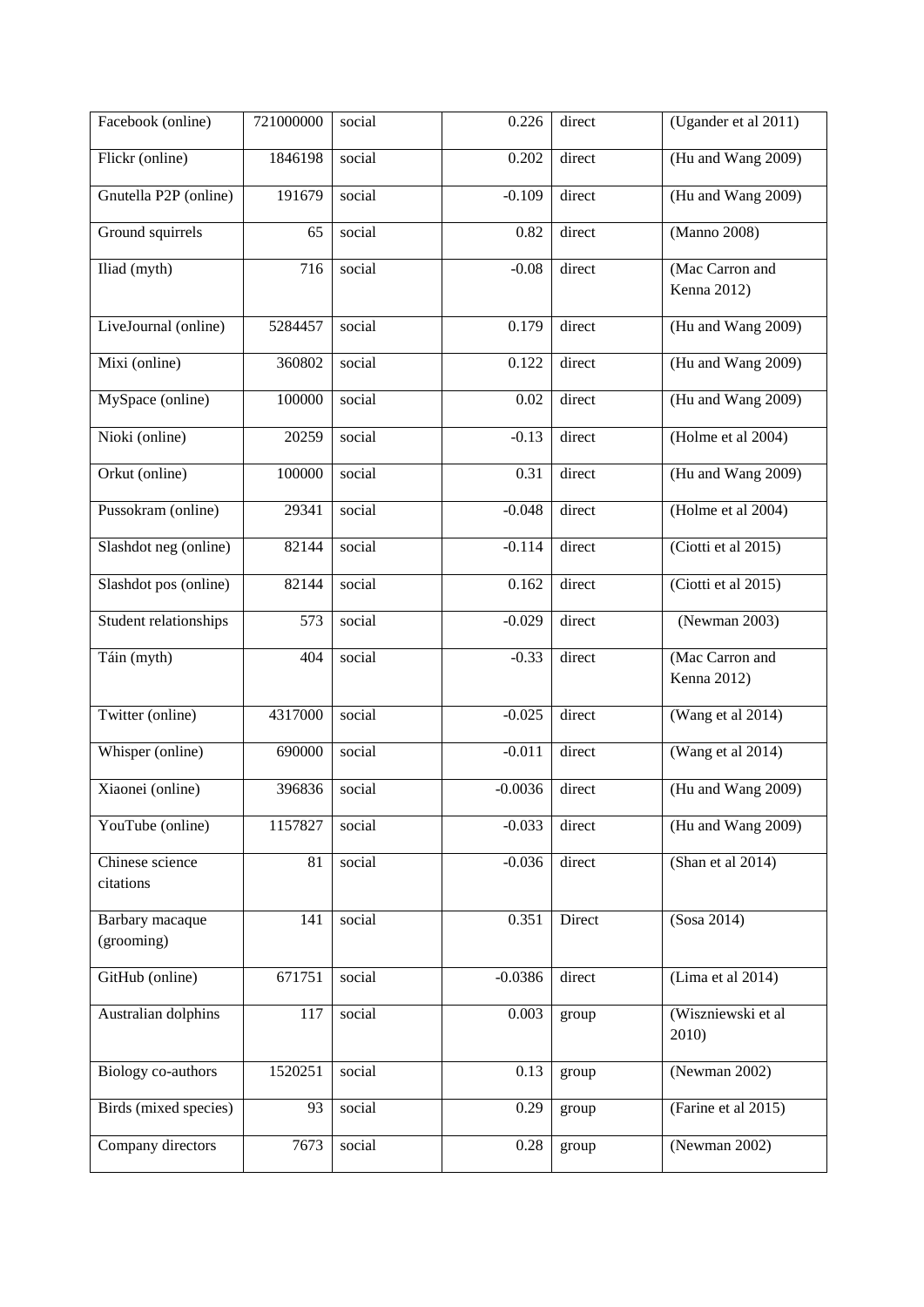| Condensed matter co-<br>authors                                 | 36458          | social | 0.18      | group | (Illenberger and<br>Flötteröd 2012) |
|-----------------------------------------------------------------|----------------|--------|-----------|-------|-------------------------------------|
| Condensed matter co-<br>authors 1995-9                          | 16729          | social | 0.18      | group | (Kossinets 2006)                    |
| Film actors                                                     | 449913         | social | 0.21      | group | (Newman 2003)                       |
| Killer whales                                                   | $\overline{7}$ | social | $-0.48$   | group | (Whitehead 2008)                    |
| New Zealand<br>dolphins                                         | 64             | social | $-0.044$  | group | (Lusseau and Newman<br>2004)        |
| Maths co-authors                                                | 253339         | social | 0.12      | group | (Newman 2002)                       |
| Physics co-authors                                              | 52909          | social | 0.36      | group | (Newman 2002)                       |
| Physics co-author2                                              | 16264          | social | 0.18      | group | (Newman 2002)                       |
| Scottish dolphins                                               | 124            | social | 0.17      | group | (Lusseau et al 2006)                |
| Sticklebacks                                                    | 94             | social | 0.66      | group | (Croft et al 2006)                  |
| TV series actor<br>collaboration                                | 79663          | social | 0.53      | group | (Hu and Wang 2009)                  |
| Grant proposals<br>(accepted)                                   | 24181          | social | $-0.1018$ | group | (Tsouchnika and<br>Argyrakis 2014)  |
| Grant proposals<br>(rejected)                                   | 46567          | social | $-0.1145$ | group | (Tsouchnika and<br>Argyrakis 2014)  |
| Brazilian co-<br>authorship<br>(Humanities)                     | 74490          | social | 0.3737    | group | (Mena-Chalco et al<br>2014)         |
| Brazilian co-<br>authorship<br>(Linguistics, letters &<br>arts) | 15375          | social | 0.3761    | group | (Mena-Chalco et al<br>2014)         |
| Brazilian co-<br>authorship<br>(Engineering)                    | 15375          | social | 0.0273    | group | (Mena-Chalco et al<br>2014)         |
| Brazilian co-<br>authorship<br>(Agricultural science)           | 55695          | social | 0.0769    | group | (Mena-Chalco et al<br>2014)         |
| Brazilian co-<br>authorship<br>(Biological science)             | 75304          | social | 0.1404    | group | (Mena-Chalco et al<br>2014)         |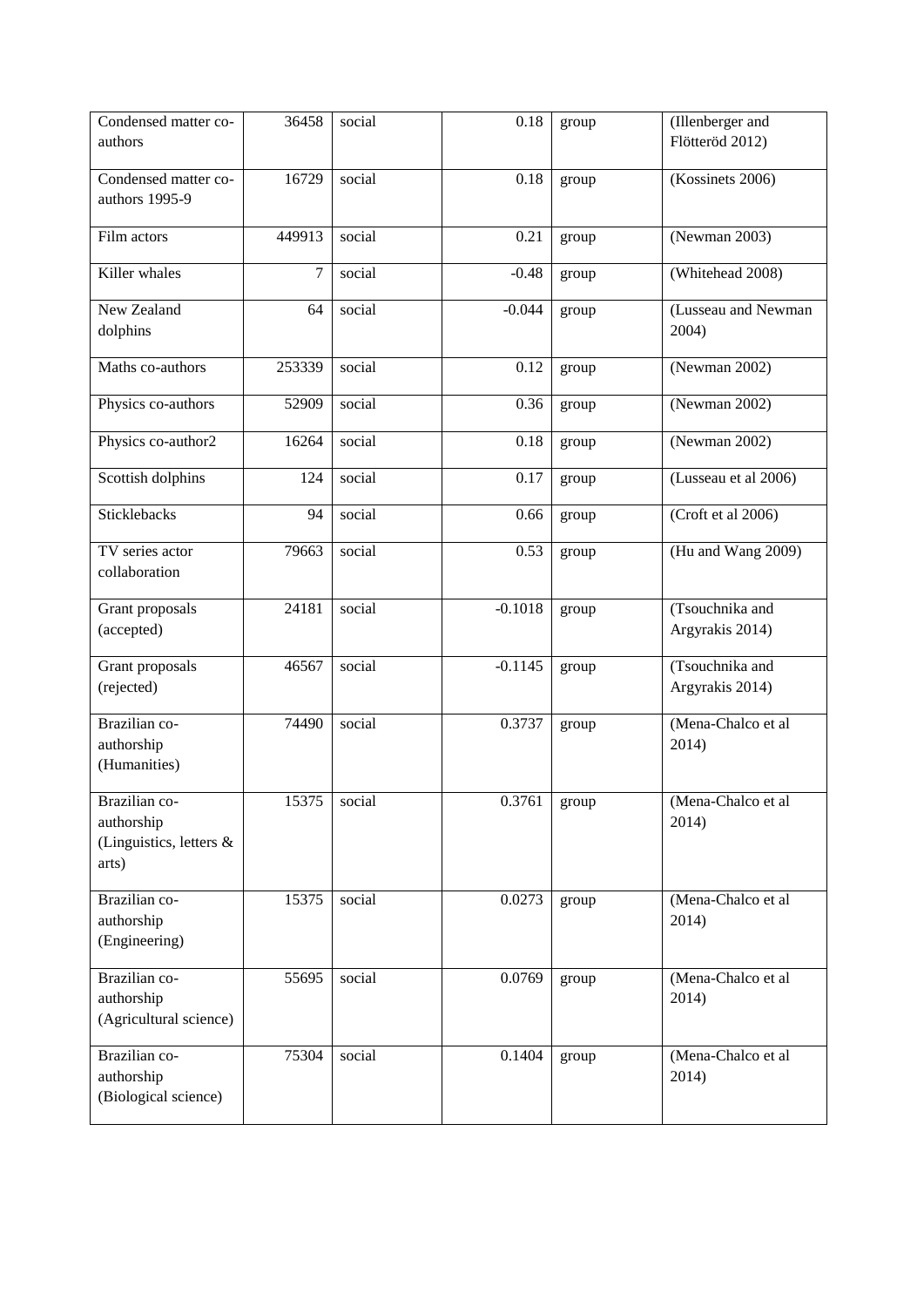| Brazilian co-<br>authorship (Exact and<br>earth sciences) | 65221           | social        | 0.1173   | group     | (Mena-Chalco et al<br>2014)    |
|-----------------------------------------------------------|-----------------|---------------|----------|-----------|--------------------------------|
| Brazilian co-<br>authorship (applied<br>social sciences)  | 48340           | social        | 0.1373   | group     | (Mena-Chalco et al<br>2014)    |
| Brazilian co-<br>authorship (health<br>sciences)          | 114169          | social        | 0.1301   | group     | (Mena-Chalco et al<br>2014)    |
| Airports in Pakistan                                      | 35              | transport     | $-0.47$  | <b>NA</b> | (Mohman et al 2015)            |
| Berlin U & S Bahn                                         | 75              | transport     | 0.096    | NA        | (Whitney and Alderson<br>2008) |
| <b>Bike</b>                                               | 131             | mechanical    | $-0.2$   | NA        | (Whitney and Alderson<br>2008) |
| <b>Brain connections</b>                                  | 160             | biological    | 0.058    | <b>NA</b> | (Im et al 2014)                |
| Brain connections,<br>Polymicrogyria                      | 160             | biological    | 0.044    | NA        | (Im et al 2014)                |
| Car door                                                  | 649             | mechanical    | $-0.16$  | <b>NA</b> | (Whitney and Alderson<br>2008) |
| Domain network<br>(online)                                | 11174           | technological | $-0.17$  | <b>NA</b> | (Lee et al 2015)               |
| Film references                                           | 40008           | commercial    | $-0.057$ | <b>NA</b> | (Spitz and Horvát<br>2014)     |
| Fresh water food web                                      | 92              | biological    | $-0.33$  | NA        | (Newman 2003)                  |
| Grand piano action<br>key 1                               | $\overline{71}$ | mechanical    | $-0.32$  | NA        | (Whitney and Alderson<br>2008) |
| Internet                                                  | 10697           | technical     | $-0.19$  | NA        | (Newman 2003)                  |
| Jet engine                                                | 60              | mechanical    | $-0.13$  | NA        | (Whitney and Alderson<br>2008) |
| London underground                                        | 92              | transport     | 0.01     | NA        | (Whitney and Alderson<br>2008) |
| Marine food web                                           | 134             | biological    | $-0.26$  | <b>NA</b> | (Newman 2003)                  |
| Metabolic pathways                                        | 765             | biological    | $-0.24$  | NA        | (Newman 2003)                  |
| Moscow subway                                             | 51              | transport     | 0.18     | NA        | (Whitney and Alderson<br>2008) |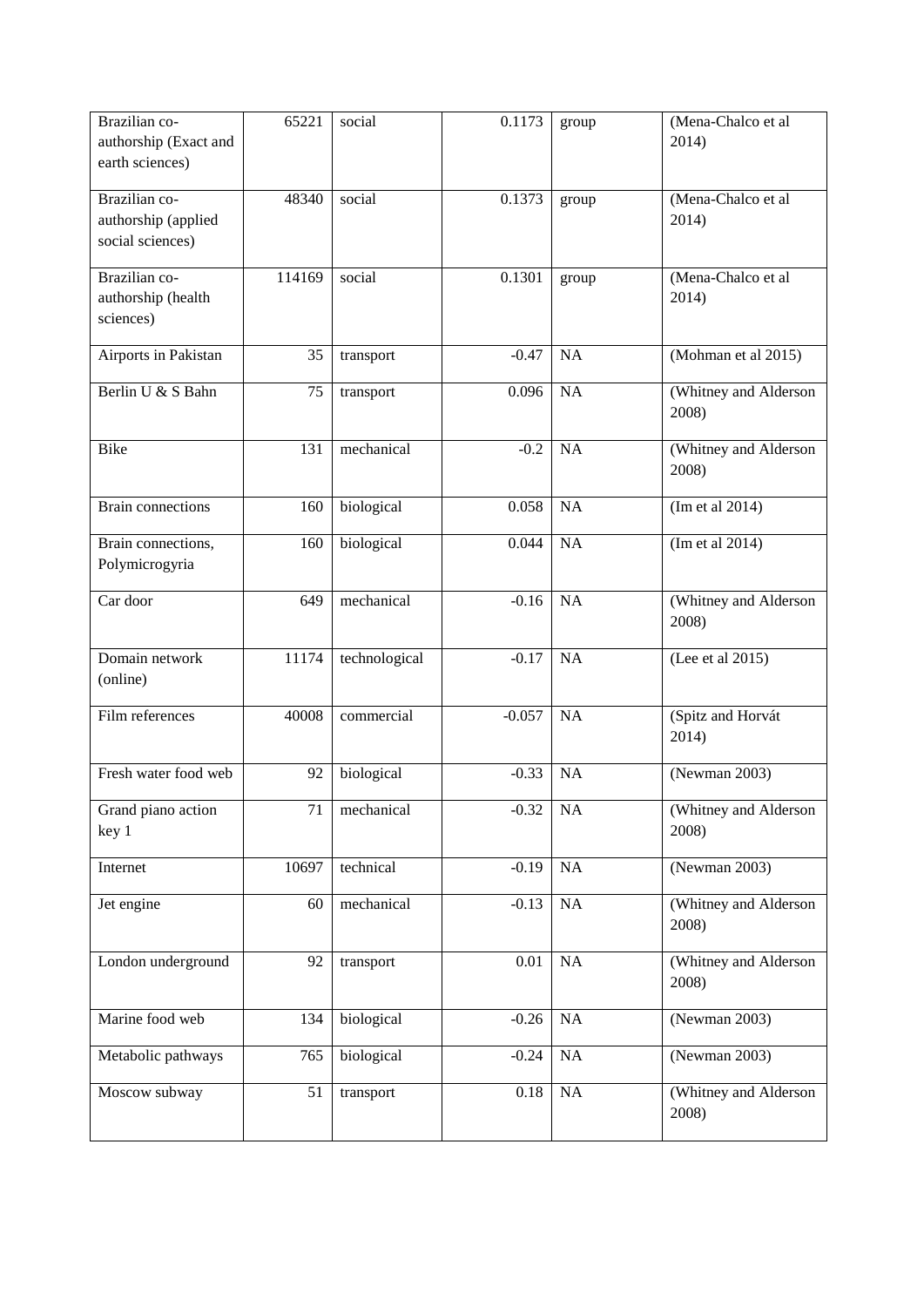| Moscow subway &<br>regional rail | 129    | transport     | 0.26     | <b>NA</b> | (Whitney and Alderson<br>2008)      |
|----------------------------------|--------|---------------|----------|-----------|-------------------------------------|
|                                  |        |               |          |           |                                     |
| Neural pathways                  | 307    | biological    | $-0.23$  | <b>NA</b> | (Newman 2003)                       |
| Power grid                       | 4941   | technical     | $-0.003$ | NA        | (Newman $2003$ )                    |
| Proteins                         | 2115   | biological    | $-0.16$  | <b>NA</b> | (Newman 2003)                       |
| Pseudomonas strains              | 37     | biological    | $-0.553$ | NA        | (Aguirre-von-Wobeser<br>et al 2014) |
| Router network                   | 228298 | technological | $-0.01$  | <b>NA</b> | (Lee et al 2015)                    |
| Six speed<br>transmission        | 143    | mechanical    | $-0.18$  | NA        | (Whitney and Alderson<br>2008)      |
| Software                         | 3162   | technical     | $-0.016$ | <b>NA</b> | (Newman 2003)                       |
| Tokyo regional rail              | 147    | transport     | $-0.09$  | NA        | (Whitney and Alderson<br>2008)      |
| Tokyo regional rail &<br>subway  | 191    | transport     | 0.043    | <b>NA</b> | (Whitney and Alderson<br>2008)      |
| V8 engine                        | 243    | mechanical    | $-0.27$  | <b>NA</b> | (Whitney and Alderson<br>2008)      |
| World Wide Web                   | 269504 | technical     | $-0.067$ | NA        | (Newman 2003)                       |
| Yeast genes                      | 333    | biological    | $-0.15$  | <b>NA</b> | (Lee et al 2015)                    |
| Yeast proteins                   | 1066   | biological    | $-0.12$  | NA        | (Lee et al 2015)                    |
| Copenhagen streets               | 1637   | transport     | $-0.07$  | NA        | (Jiang et al 2014)                  |
| London streets                   | 3010   | transport     | $-0.06$  | <b>NA</b> | (Jiang et al 2014)                  |
| Paris streets                    | 4501   | transport     | $-0.06$  | NA        | (Jiang et al $2014$ )               |
| Manhattan streets                | 1046   | transport     | $-0.26$  | NA        | (Jiang et al 2014)                  |
| San Francisco streets            | 3110   | transport     | $-0.01$  | NA        | (Jiang et al $2014$ )               |
| Toronto streets                  | 2599   | transport     | $-0.06$  | NA        | (Jiang et al $2014$ )               |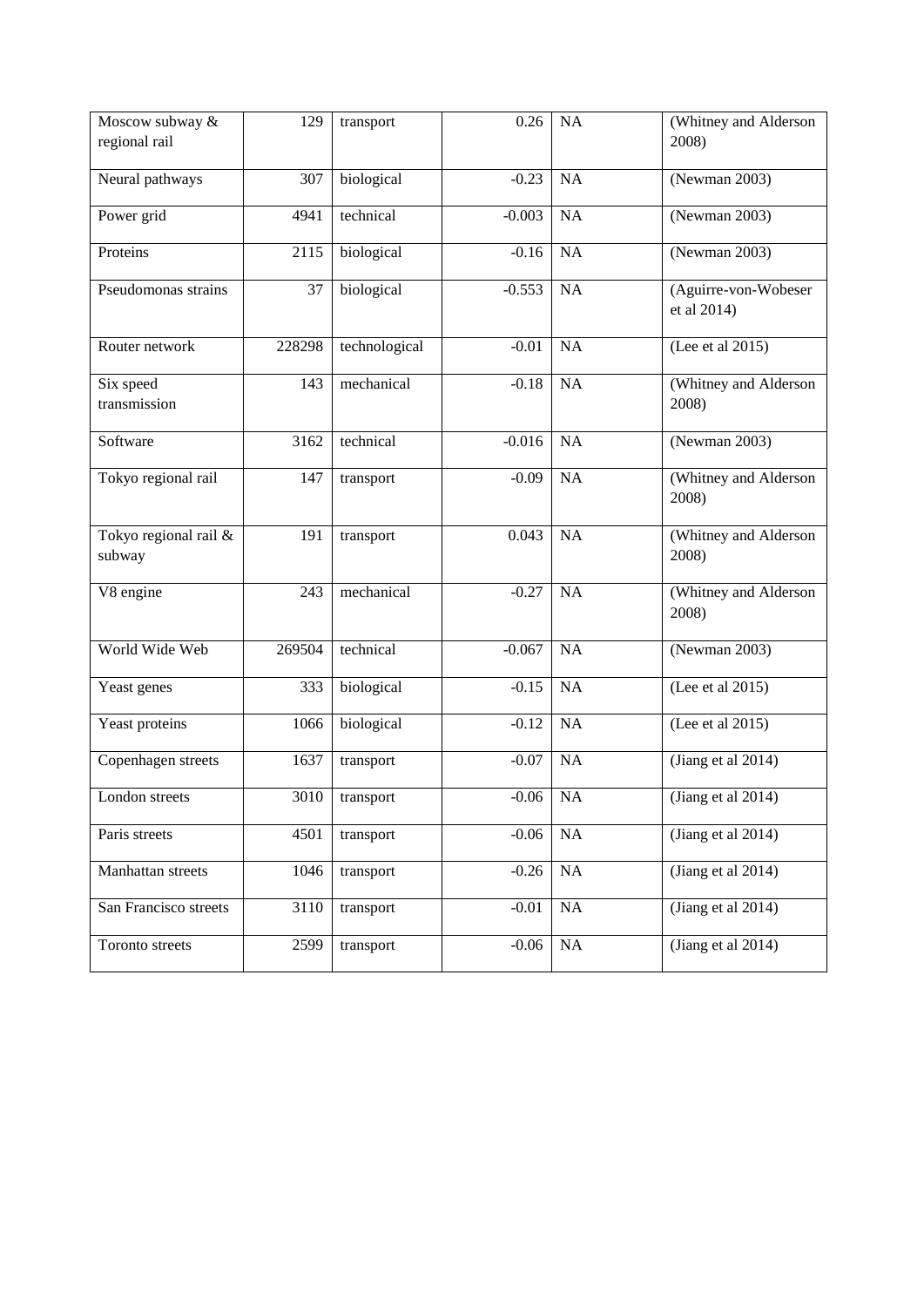**Figure 1** Boxplots of assortativities in each class of network. Differences between all classes were statistically significant (all Wilcoxon rank sum tests,  $p < 0.025$  in all cases). Direct social networks did not possess assortativities different from zero (mean = 0.054,  $p = 0.572$ , while the group-based social networks were assortative (mean =  $0.157$ , p < 0.001) and the non-social networks were dissortative (mean =  $-0.117$ , p < 0.001; all Wilcoxon signed-rank tests).



## 1.3 Literature search - Conclusions

To confirm our hypothesis, that a preponderance of group-based methods makes it appear as if social networks typically possess assortativity, we found that group-based social networks were more assortative than direct social networks and non-social networks. However, direct social networks were still more assortative than non-social networks, which showed disassortativity on average. This therefore indicates that social networks only tend to be assortative if they are constructed with group-based methods, and non-social networks are typically disassortative. The processes that create dissortative networks with is a large and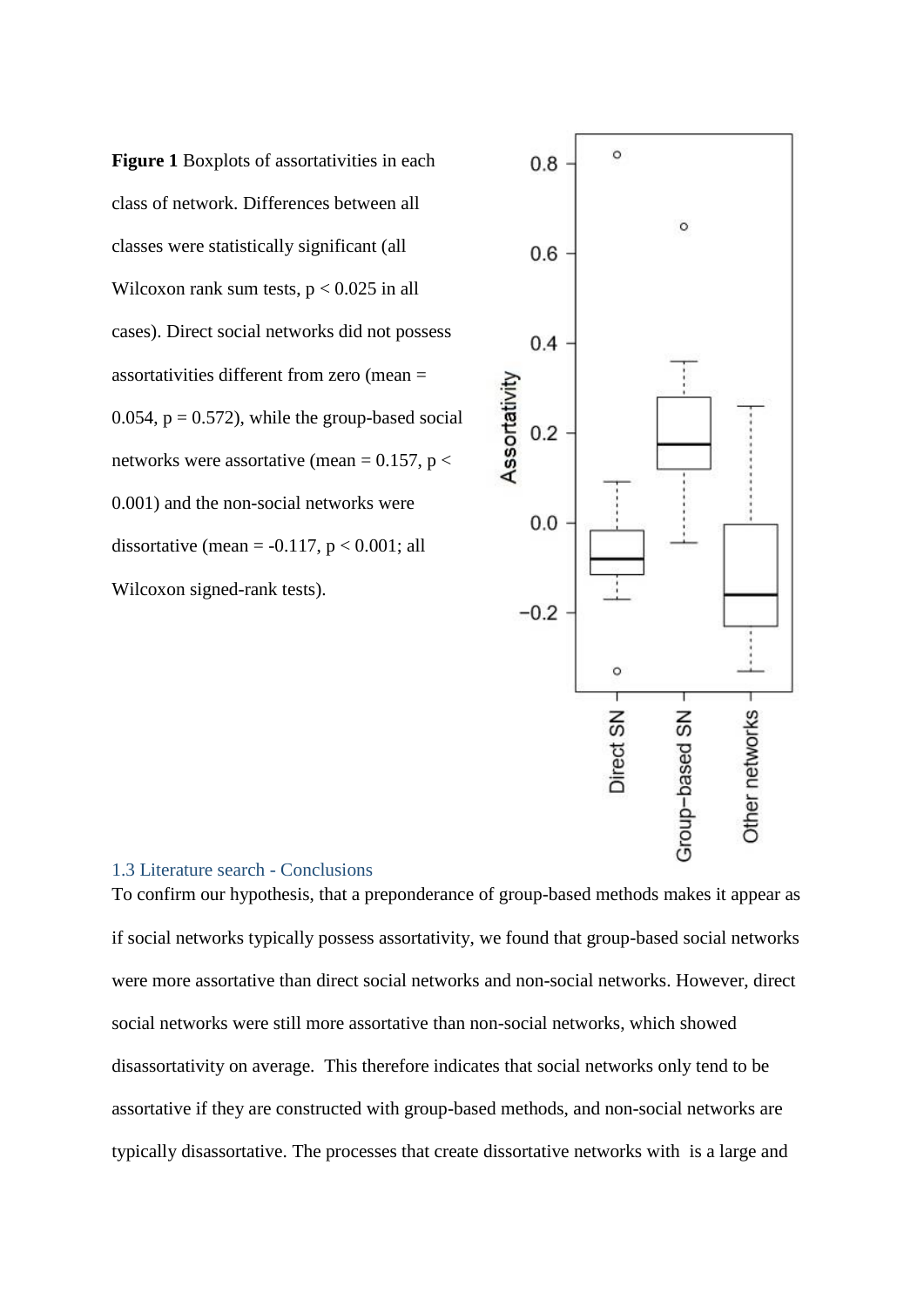active research area (e.g. Yang 2014; Mussmann et al. 2014) and so we will not investigate this result further here. We also note that many of the direct social networks in our table were based on interactions online. This is perhaps problematic if interactions online are fundamentally different to human interactions in the real world. Our choice of networks was simply based on what was available. Therefore, to confirm whether the assortativities of offline and online human social networks made using the same method (i.e. with direct interactions) are different, more offline human networks using direct interactions need to be constructed and published.

The bias towards assortativity when using group-based methods has been used has previously been noted (Newman 2003; Croft et al 2008), but this appears to have escaped the notice of much of the research community, who continue to state that assortativity is a characteristic quality of a social network (e.g. (Estrada 2011; Palathingal and Chirayath 2012; Mac Carron and Kenna 2013; Litvak and van der Hofstad 2013; Thedchanamoorthy et al 2014; Araújo et al 2014; Furtenbacher et al 2014) but see (Whitney and Alderson 2008; Hu and Wang 2009)). This may be because no clear rationale for this has been presented, nor solutions offered to combat it. We now go on to present why we think this assortativity was being discovered with group-based methods, if they are erroneous, and how to avoid incorrect estimates of assortativity in the future.

# 2. Methodological pitfalls and false assortativity

In this section we will discuss the issues that exist when using assortativity to describe the structure of social networks. We explore how methodologies used to sample networks could influence their assortativities, and whether changing how assortativity is calculated may also be important. Understanding the consequences of the method used to sample networks on properties such as assortativity could have important implications for our understanding of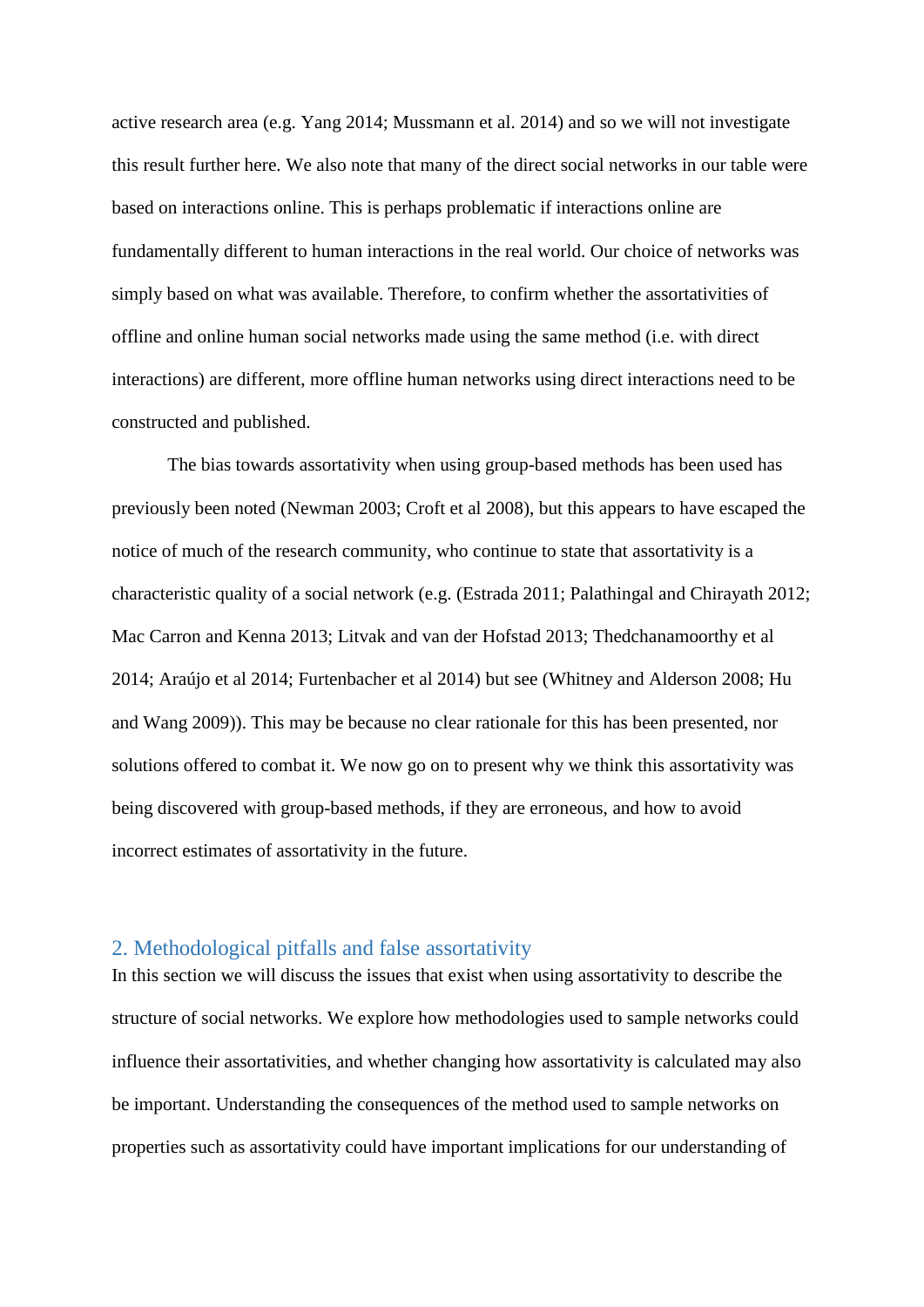networks in general, as well as contributing to the further development of relevant analytical techniques.

# 2.1 Group-based networks and assortativity

In situations where it is not possible or feasible to directly observe social interactions, social networks are constructed using group-based methods. This approach has been applied both in constructing collaboration networks in humans e.g. jazz musicians, scientific co-authorship networks and film actors (Watts and Strogatz 1998; Newman 2001; Gleiser and Danon 2003) and also in networks based on co-occurrence in a social group in animals e.g. song birds, dolphins and sharks (Lusseau 2003; Mourier et al 2012; Aplin et al 2012). Networks built using this method assume that every member of the group is associating with every other member of the group at each sampling census. This seems perfectly reasonable, hence this method for constructing social networks has been used by many studies (Newman 2004; Croft et al 2008). The assumption that meaningful social networks can be constructed based on this type of co-occurrence data has been termed "Gambit of the group" in the animal behaviour literature (Whitehead and Dufault 1999), which hints at the risk involved. This broad usage of group-based methods makes it very important that we fully understand the implications of using this method on the network and individual-level metrics calculated.

One study has previously investigated the influence of variation in sampling effort of group-based networks on various network-level metrics, including assortativity (Franks et al 2009). Franks et al. (2009) investigated the impact of different group-based sampling regimes, changing both the total number of censuses (the number of times a population is sampled using a group-based approach) and the proportions of individuals sampled at each census, in random networks. The assortativity of a random network, which should on average be zero (Newman 2002), was *always positive* if an insufficient number of censuses were completed before network construction (Franks et al. 2009; our emphasis). Crucially, any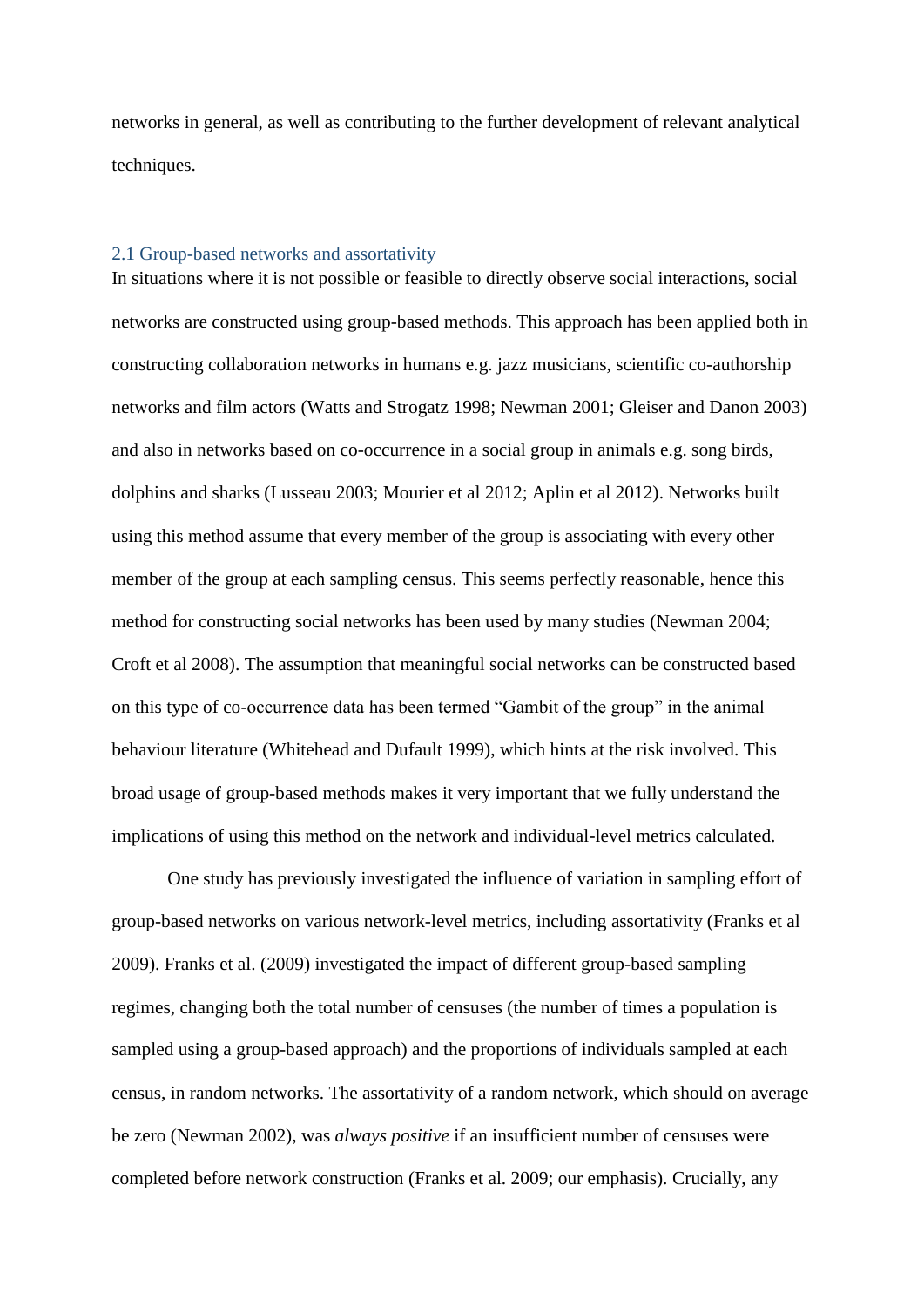network not sampled intensively enough could show assortativity, either due to too few censuses or by not sampling enough of the population. Therefore, the use of group-based methods can produce a sampling bias, and requires further statistical analysis to determine the importance of the results obtained.

# 2.2 Modelling group-based sampling

We wanted to extend the findings of Franks et al. (2009) to demonstrate how assortativity changes as individuals are recorded in increasing numbers of groups. The aim was to show that in a system where freely-moving individuals form social groups randomly (as opposed to a system based on random social networks), assortativity would decline as the effect of two individuals being seen in the same group diminished. We used a simulation-based approach where individuals associated randomly to construct networks using a group-based approach in a simple population of 100. Individuals were allocated randomly between 20 possible groups during each "census" using a symmetric Dirichlet distribution (with a uniform shape parameter) to define the size of each group. This enabled us to generate variation around a fixed expected group size, whilst maintaining a fairly consistent number of groups in each census (occasionally the size of a group could be zero). Any remaining individuals were allocated to a random group, meaning that all individuals were sampled in each census. Association data was collected over 20 censuses, with this process repeated for 10 different repeats of the simulation. After each census cumulative association data was recorded and the networks were dichotomised to create binary networks. In these networks individuals are either connected if they were observed in the same group at least once, or not connected if never observed together. This is necessary as assortativity is an unweighted measure i.e. only the number of different associations an individual had are counted, not the frequency with which it associated with them. We discuss issues related to this method later. We then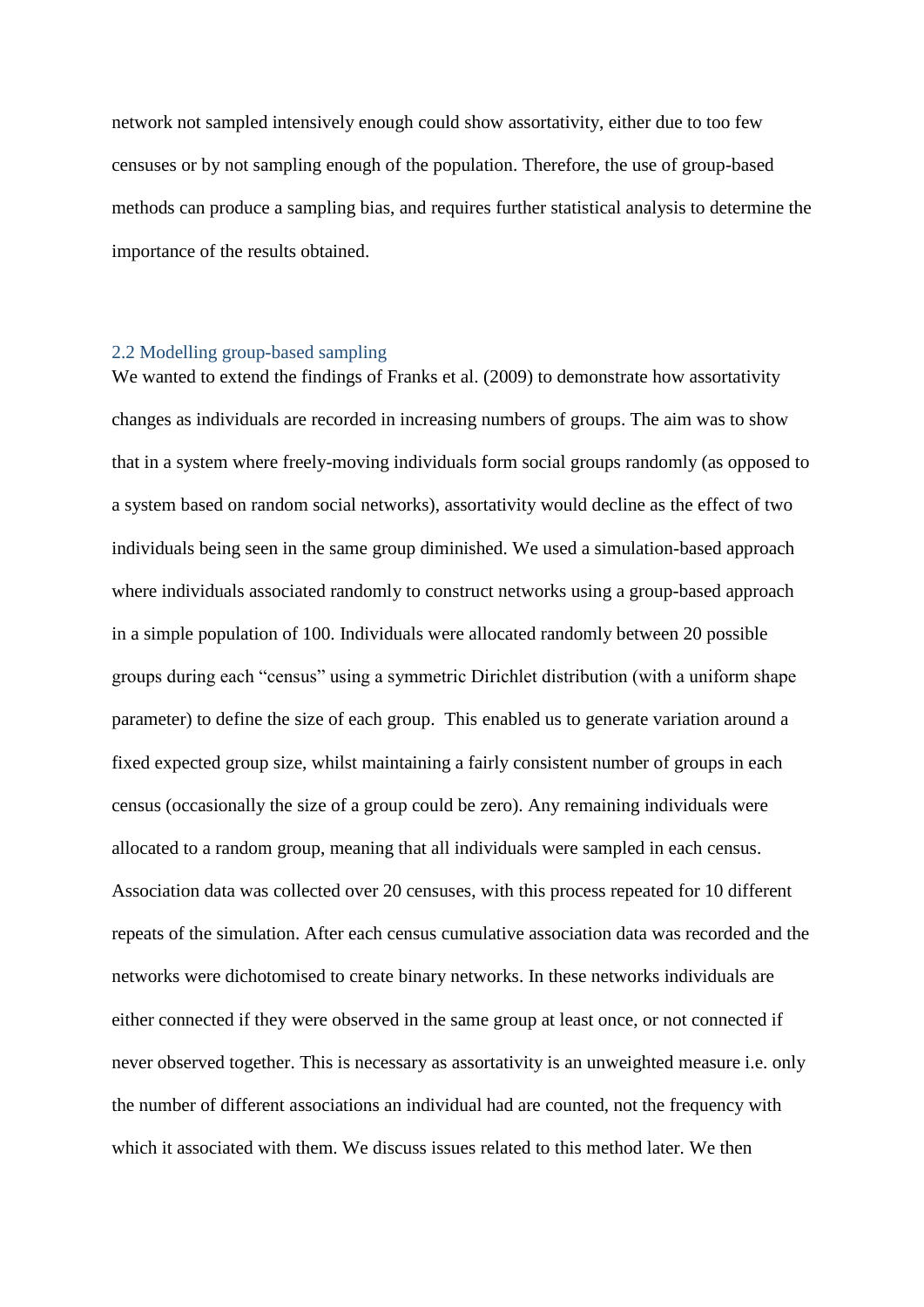calculated assortativity for each set of cumulative association data. Simulations were carried out and degree correlations calculated in R 3.0.1 (http://www.R-project.org).

We plot the results of these simulations in Fig. 2. From this plot it is clear that networks possess assortativity at a low number of censuses, and become gradually more neutrally assortative as the number of censuses increases (Fig. 2). This pattern emerges because of how group-based approaches are used in network construction. At low numbers of censuses, individuals that have been found in the same groups will both be connected and have similar degree, thus giving the network assortativity (Newman 2003; Newman and Park 2003). As the number of censuses increases however, this connection will gradually break down. Therefore, our simple simulation model shows that the assortativity found using group-based sampling approaches is highly dependent on the number of censuses completed. Indeed a low number of censuses can lead to many network measures being distorted (Franks et al 2009; Perreault 2010). This is therefore an important consideration when deciding the sampling regimes used when constructing social networks using this method. The significance of the assortativity can only be established by comparison to appropriate null networks that truly highlight what aspects of the real network are interesting. This is achieved by randomly resampling observations using the correct group-size distribution (Bejder et al 1998), a method that will be outlined in more detail in section 3.2.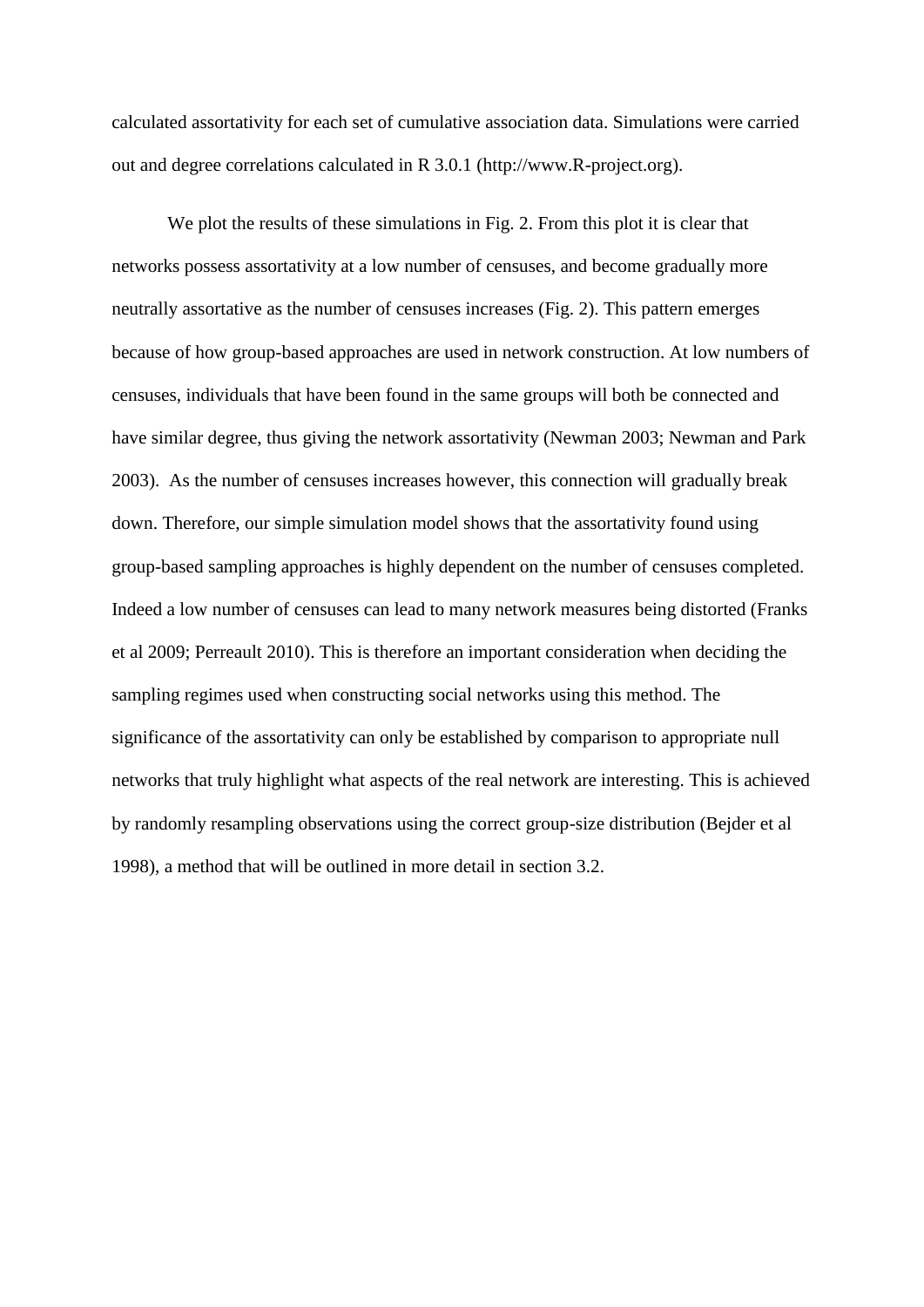

**Figure 2** The relationship between sampling effort (in terms of number of association events observed) and assortativity as a result of random social interactions in a simulated population. For each census the black point represents the median value, the dark grey box the interquartile range and the light grey box the range from 10 runs of the simulation.

#### 2.2 Filtering networks

Filtering networks involves taking a weighted (or valued) network, which contains information about how strong associations are as well as whether they are present or absent, and removing edges below a certain weight i.e. infrequent or unimportant associations. This results in a binary network, with only edges above a certain weight present. The effect of dichotomizing networks to transform them from weighted to binary has been studied for a number of network-level metrics (Franks et al 2009). The effect of this on assortativity is striking. While there was a limited effect of filtering at a low threshold (and therefore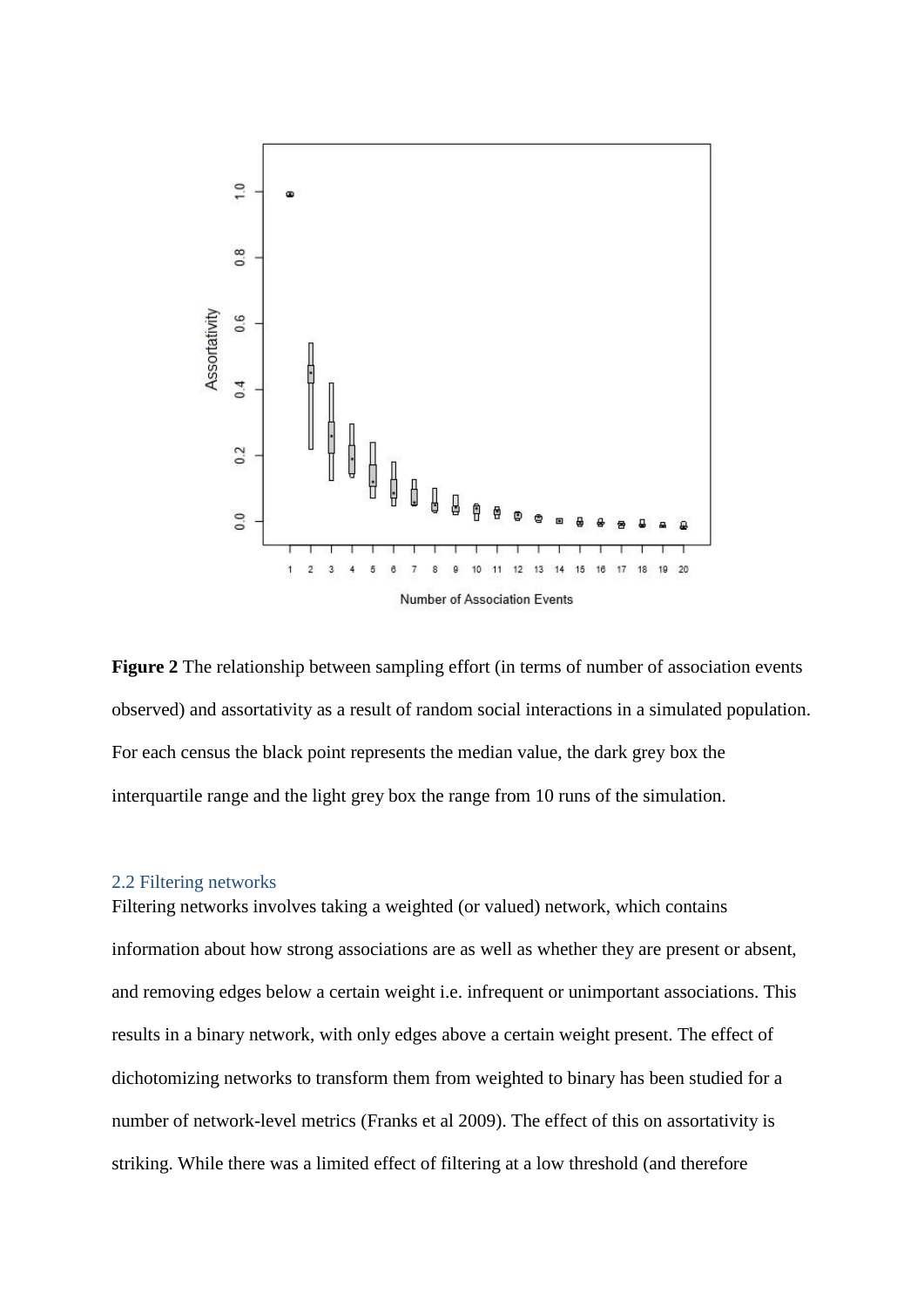removing few edges), filtering at a high threshold (removing relatively many edges) had a considerable impact on the assortativity even when a high number of censuses on the simulated networks was completed. While for unfiltered, weighted random networks the assortativity reduced to zero as expected when a sufficient number of censuses were completed, this was not the case for networks filtered with a high threshold. These networks typically remained assortative at all levels of sampling (Fig. 3 of Franks et al. 2009), despite being based on networks that were originally random and would be expected to neutrally assortative. For example, removing all edges with a weight of less than 0.5 (out of 1) meant that the assortativity reached 0.4 after 10 censuses, compared to 0.1 after 10 censuses if the threshold weight was set at 0.2. Many studies that have used group-based approaches to construct social networks have filtered the social networks produced before analysis (Croft et al 2008), and it seems likely that the use of this approach may have played an additional role in inflating the degree correlation calculated for social networks.

# 3. Solutions

There are a number of solutions available to reduce the occurrence of erroneous assortativity that address each of the major issues outlined above. These methods have been developed in different parts of the social network literature, and if used collectively can greatly improve our understanding of the true variation in assortativity in all kinds of social networks.

# 3.1 Increased sampling

When using group-based approaches, increasing the number of censuses above a threshold should produce a more accurate measure of the network's true assortativity (Franks et al 2009). Thus a suitable minimum number of censuses completed is required whenever using group-based approaches. If 80% of the population of interest can be sampled, then 10 censuses should be sufficient information on social interactions to accurately calculate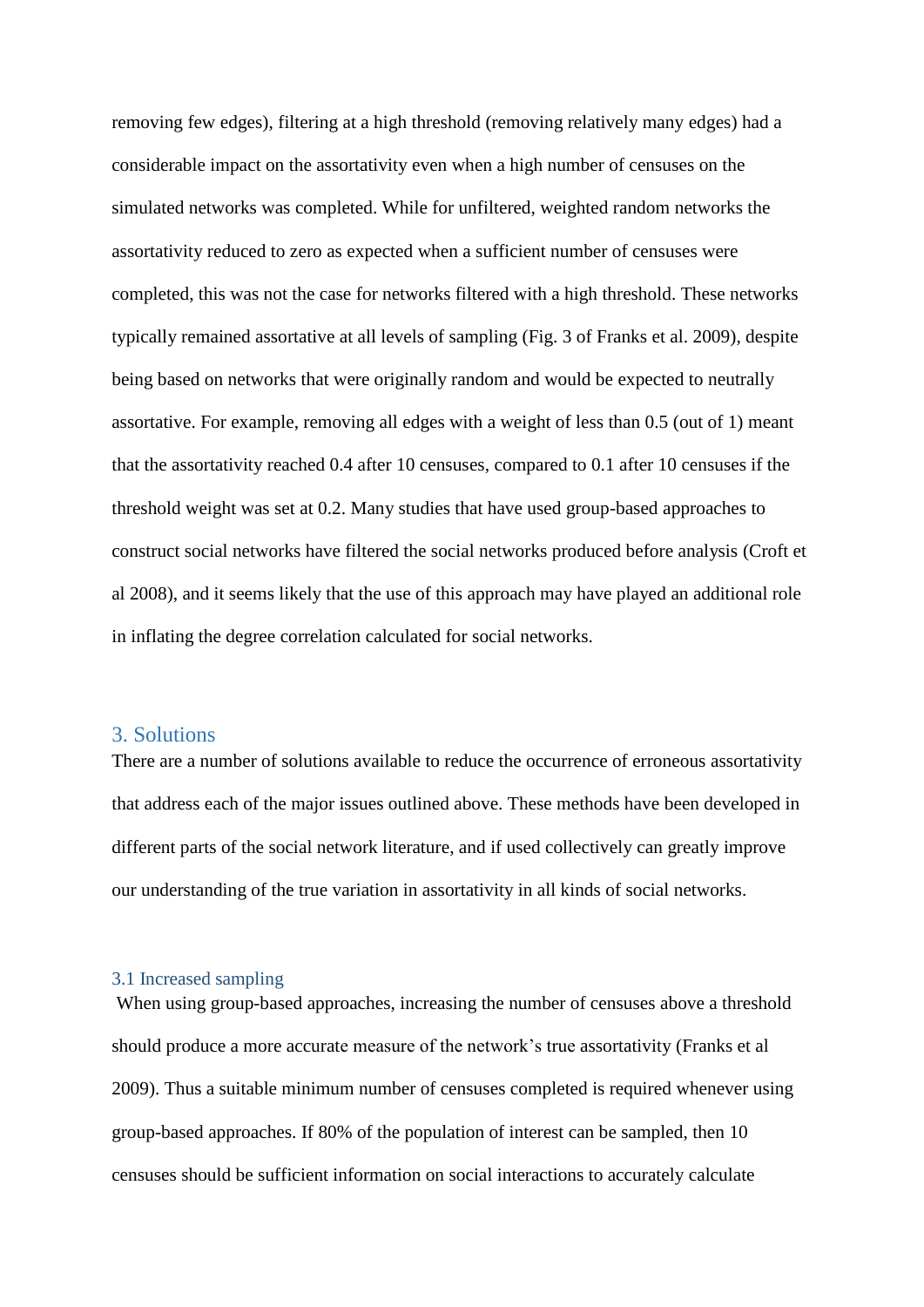network metrics. If only 40% of the population can be sampled, then 15-20 censuses may be required (Franks et al 2009). Collaboration networks, a key example of social networks that possess assortativity, typically do not have sampling periods. Instead all papers published over an agreed time period are looked at. To allow better comparison with networks and techniques that do have sampling periods, collaborations could be examined over particular, regular time periods, then each time period used as an "observation" from which to generate associations and so networks. However, if altering the sampling regime is not feasible, ensuring erroneous conclusions are not reached requires more rigorous statistical analysis.

#### 3.2 Use of null models

Socio-biologists typically use resampling procedures to account for group-based sampling (and other, random) effects in their animal social networks (Bejder et al 1998; Whitehead and Dufault 1999). Resampling the observations used to construct the observed network using the original group-size data, and potentially additional biologically meaningful constraints, provides a large number of null networks against which to compare the observed network and test relevant hypotheses (Bejder et al 1998). This method has been continually revised to take into account the non-independence of group sightings (Sundaresan et al 2009) and the risk of producing biased group compositions (Krause et al 2009). This approach has been used in a number of studies (e.g. Wey et al. 2013; Aplin et al. 2013) and means that assortativity would only be considered interesting if the null model does not also display assortativity. We found one example of this approach being used in human social networks, in a study performed on a network of a board of directors (Newman and Park 2003). However, no statistical tests were used for this comparison, and the method does not seem to have been universally adopted by the wider social network community. The importance of adopting this method is further highlighted the results of Franks et al. (2009) which show that assortativity can be expected in networks where individuals randomly interact.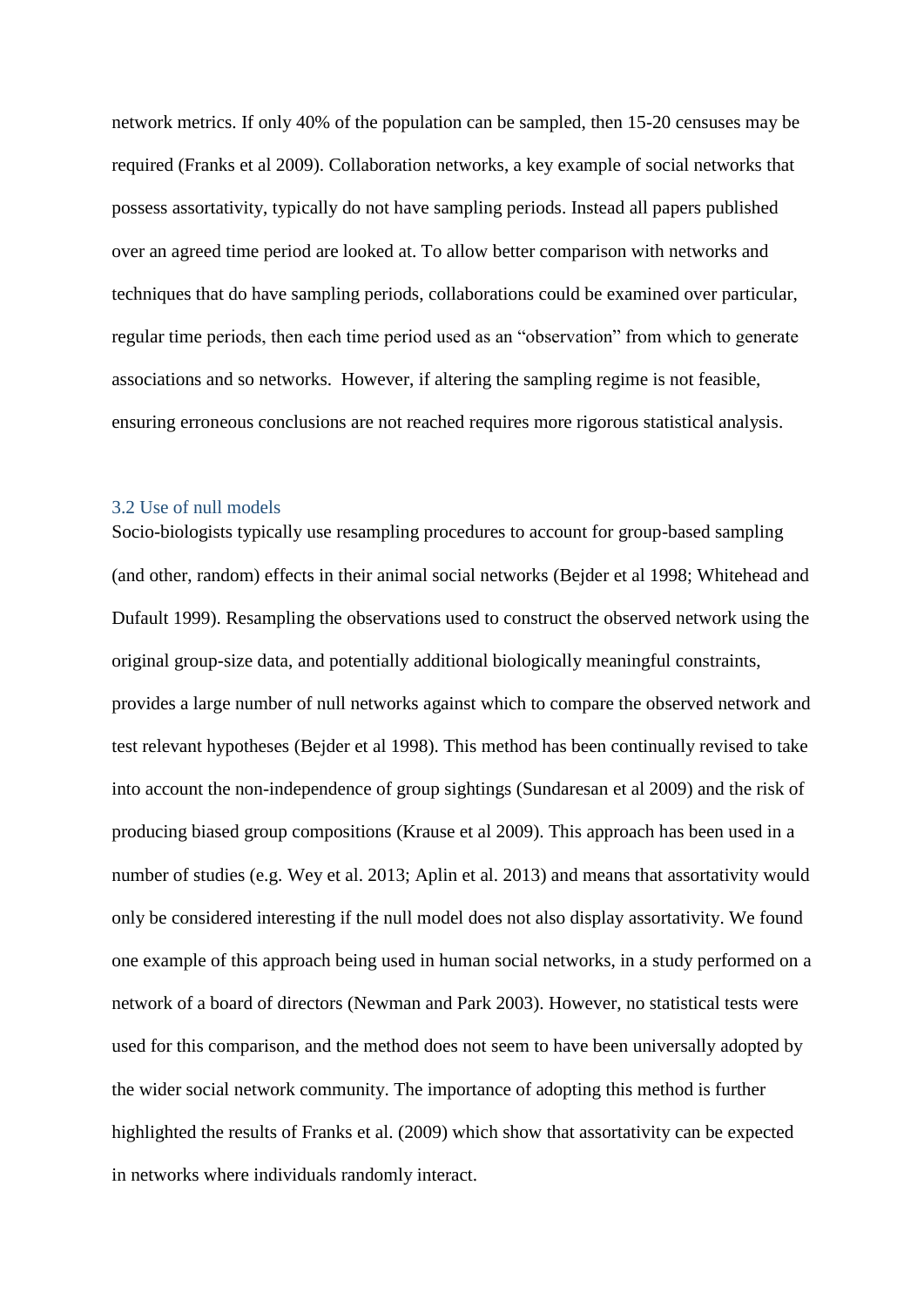Random permutations are used by other network analysis techniques such as quadratic assignment procedure (QAP) to overcome problems with structural autocorrelation (Krackhardt 1988), but the Bejder et al. (1998) method and extensions go further by randomly permuting the raw data, rather than the network matrix, to account for the distribution of group sizes and any other biases in sampling. Appropriate null models like these are the most effective way to make statistical inferences about networks constructed using group-based approaches, where controlling for effects such as group-size is of considerable importance. There have been some recent examples of appropriate null models being used to test various hypotheses in the wider social networks literature (e.g. (Hanhijarvi et al 2009; La Fond and Neville 2010)) and we add to their calls for this to be more widely embraced.

# 3.3 Analysing weighted networks

Weak interactions are potentially important (e.g. Granovetter 1973; Farine 2014), and removing them can further increase error in the degree correlations calculated (Kossinets 2006; Franks et al 2009). If a population is observed for an extended period of time, and a large number of censuses are performed, the probability that two individuals are never observed to associate approaches zero. In a binary network, this would result in all individuals having the same, maximum, degree (which would be the population size -1), and therefore the assortativity would increase before becoming undefined. Therefore, it is preferable to use weighted, unfiltered networks. For example, if collaboration networks are based on some measure of the information contained in an email (Garton et al 2006), or the relative roles of those involved (Rowe et al 2007), you could then produce weighted networks that would be more informative to study and be less likely to be falsely assortative. The analysis of weighted networks is becoming increasingly manageable (e.g. Opsahl et al 2010), reducing the need to filter networks and analyse them as binary data. As such, this approach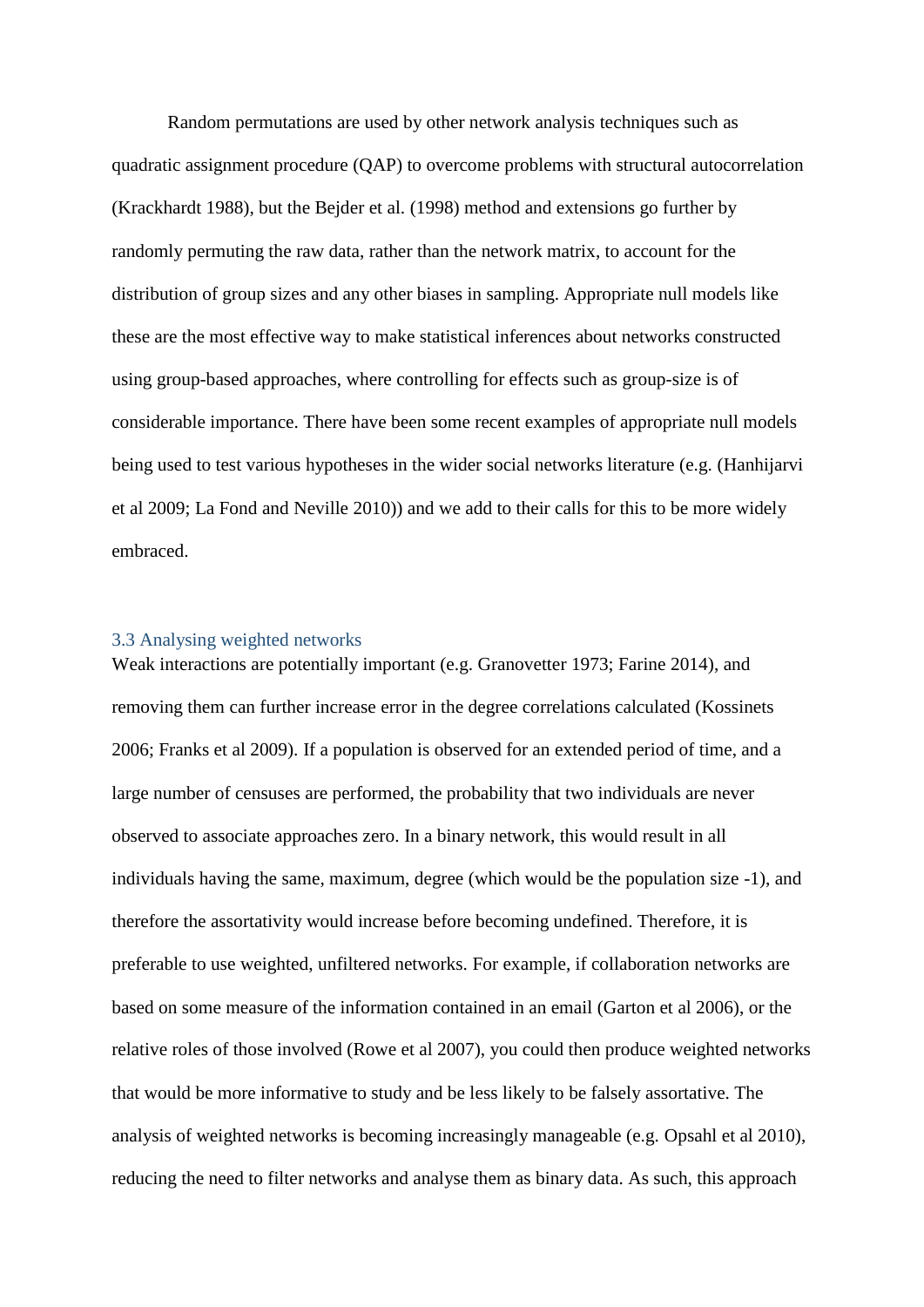should only be used when absolutely required (Noldus and Van Mieghem 2015), preferably with filtering using low thresholds (few edges removed). The filtering of some networks in unavoidable, for example in brain imaging data which is likely to be very noisy (Iturria-Medina et al 2007), but we still recommend the lowest amount of filtering possible while accounting for edge uncertainty. Additionally, it would also be highly beneficial to continue to develop social network analysis in weighted networks to further reduce the requirement for binary network data, for example by continuing the development of exponential random graph models that can be used in weighted networks (Krivitsky 2012; Krivitsky 2015).

### 3.4 Using diadic over group-based approaches

The use of group-based methods is instrumental in creating some of the problems we suggest solutions for in previous subsections. If possible, alternative methods to group-based approaches should be used when constructing a network. For example, instead of paper coauthorship being used to define interactions between scientists, direct, diadic interactions based on correspondence such as emails could be used (Garton et al 2006; Rowe et al 2007). Human social networks based on communication data such as with mobile phones or online are also examples of diadic interactions, and are becoming increasingly common (Garton et al 2006; Hu and Wang 2009; Choudhury and Mason 2010; Peruani and Tabourier 2011; Expert et al 2011). In animal networks, this can be achieved by focussing on observation of suitable behavioural interactions (Manno 2008; Wey and Blumstein 2010) or using reality mining methodologies (Krause et al 2013), which are more fully outlined in section 3.5. Social networks constructed using direct interactions on average possess neutral assortativity (see above), indicating they are not prone to the same problems with false assortativities that networks built using group-based approaches are.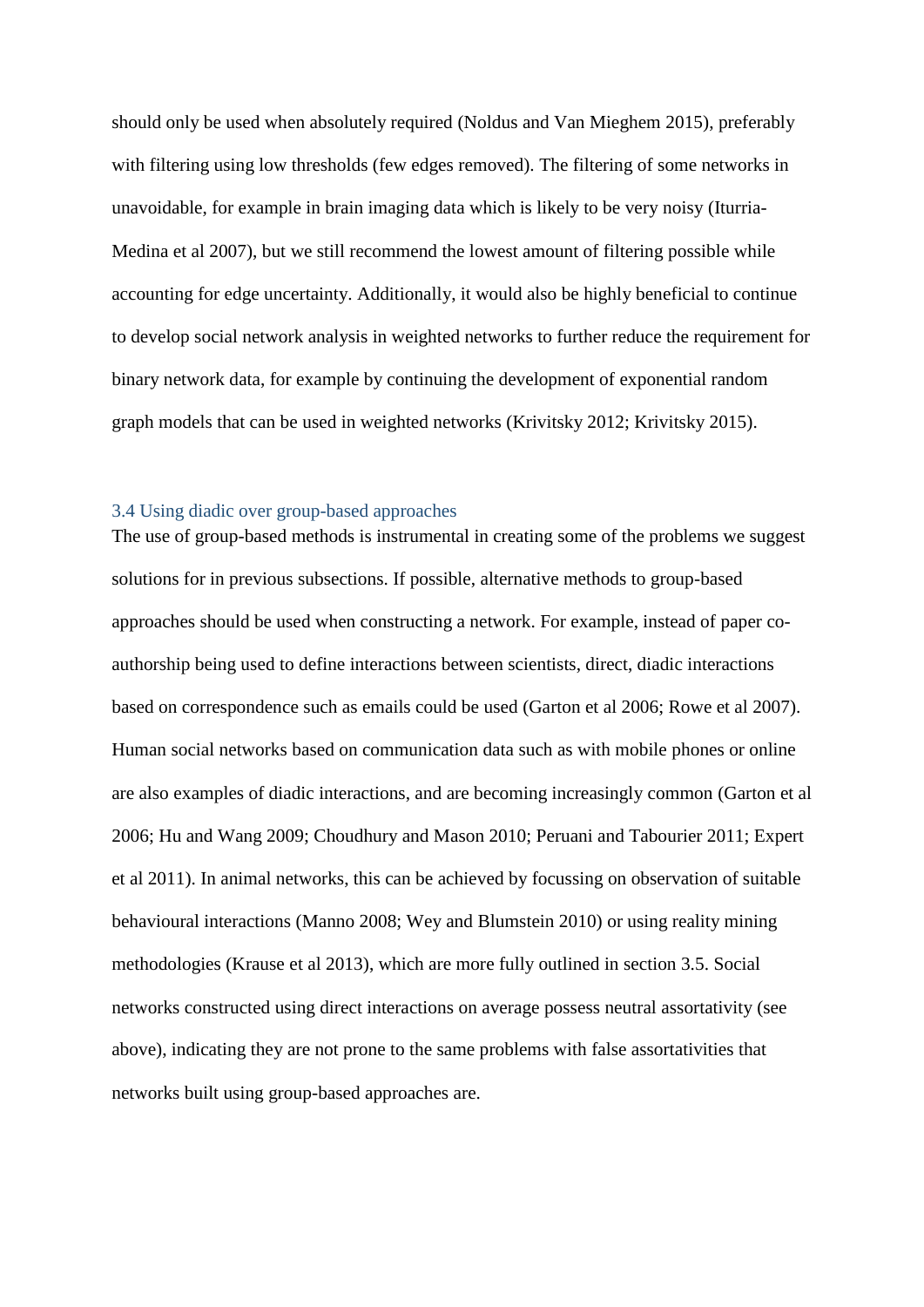#### 3.5 Modern technology

Missing associations, and therefore edges in the network, is a problem largely unique to social networks. This can be prevented in human social networks, especially collaboration networks, by examining information-rich communications data. Information rich interpersonal communications such as texts, tweets and emails can be used to construct networks on a very large scale with a high degree of accuracy (Choudhury and Mason 2010). In animal social networks a solution is to use reality mining (Krause et al 2013), the concept of which has been borrowed from the sociology social network literature (Eagle and Pentland 2005). In these studies, modern technologies such as GPS trackers or proximity loggers are used to track animal movements and monitor interactions or accurately infer associations. For example, proximity loggers have been used to automatically record associations based on spatial and temporal overlap between individuals in animals such as cows, Tasmanian devils, crows and badgers (Böhm et al 2009; Hamede et al 2009; Rutz et al 2012), although see (Drewe et al 2012; Boyland et al 2013) for discussion of the potential problems associated with using these devices.

These methods substantially reduce the number of missing edges in the network. Additionally, even when they don't allow us to move towards constructing networks using direct interactions, they can make it much more feasible to complete a large number of censuses if a group-based approach is still required. Furthermore, with careful thought technologies such as these could be used to complement the study of human social networks, potentially combined with data gathered using other methods. For instance, in the work place, are those an employee physically associates with e.g. at the water cooler or on a cigarette break, the same as those they communicate with electronically? What about different types of electronic communication, e.g. Facebook messages compared to work emails? Such application of modern technologies will only enhance the ability of scientists to measure social interactions in a wide range of networks.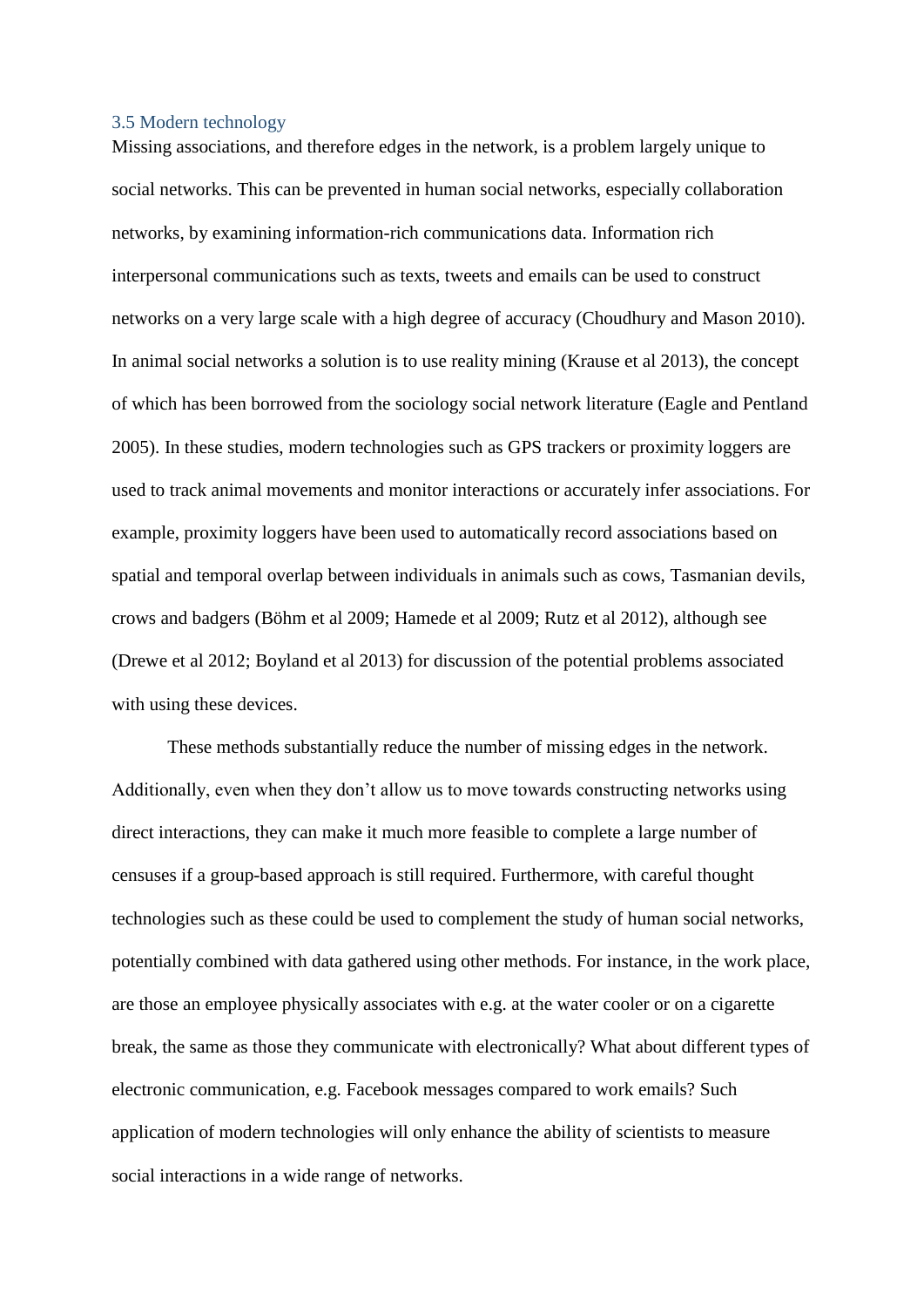#### 3.6 Alternatives to the Newman degree correlation measure

Recent research has suggested that calculating the correlation coefficient proposed by Newman (2002) may not be appropriate for large networks, as it tends to mis-estimate the assortativity, especially in disassortative networks (Litvak and van der Hofstad 2013). Litvak and van der Hofstad (2013) suggested that using a method that ranks the degree of nodes, rather than using their absolute values (like a Spearman's rank correlation coefficient), may produce more valid results. Using this measure, the assortativity was consistent across a wide range of network sizes and typically consistently different from those calculated using Newman's assortativity coefficient (Fig. 1 of Litvak and van der Hofstad 2013). It may be that changing the way that assortativity is calculated could reduce the differences between group-based networks, other social networks, and different network types. This can be combined with the Bejder et al. (1998) method to control for both group size variation and biases associated with whole network size.

Alternatively, several authors have proposed individual-orientated metrics to quantify the tendency for well-connected individuals to connect to other individuals. The "Rich-clubs" of Zhou and Mondragon (Zhou and Mondragón 2004; Colizza et al 2006), and the number of "differences" in node degree between neighbours of Thedchanamoorthy et al. (2014) may both be robust to these pitfalls. Understanding the consequences of using different statistical approaches for calculating degree correlations should be the subject of further modelling work, in order to determine whether this can have an important influence to the properties with which a network is prescribed.

## **Conclusions**

Assortativity has often been suggested to be a property of social networks that makes them different from non-social networks. We show that it is likely that this phenomenon may be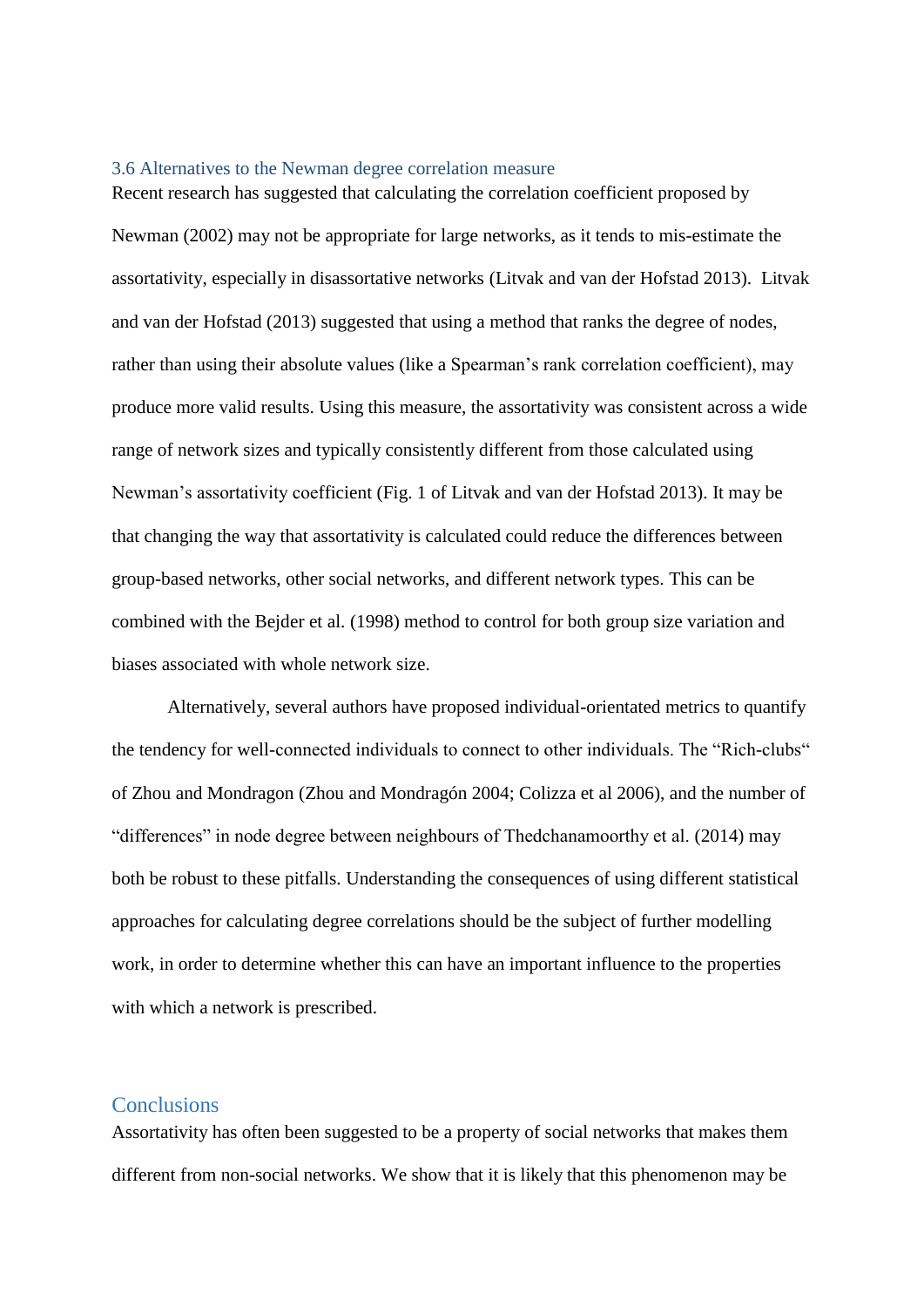driven by the data collection methods, resulting in previous studies overestimating the extent to which social networks possess assortativity. With alterations to methods or analyses however, this problem with erroneous assortativities being described can be mitigated.

Through the use of methods initially developed in biology and sociology, we suggest that careful application of sampling and statistics can afford us increased confidence that finding assortativity in social networks is genuine, and not an artefact of the methodology used to construct them. It may well be that social networks are unique amongst types of network; there are certainly good reasons why they could have developed to be more assortative than non-social networks e.g. increased robustness (Jing et al 2007; Hasegawa et al 2012). However, given that information transfer and the ability to act in synchrony are greater in networks that show disassortativity (Di Bernado et al 2007; Gallos et al 2008), it would perhaps be surprising if this property is as universal as has previously been described (Newman 2002; Newman and Park 2003).

Many of the methods discussed have been developed in one part of the social networks literature, and would benefit researchers in other fields greatly. Furthermore, following the integration of methods used in these different fields, it is likely that new insights will become available and further progress made in our ability to make inferences about assortativity in networks more generally.

## References

- Aguirre-von-Wobeser E, Soberón-Chávez G, Eguiarte LE, et al. 2014. Two-role model of an interaction network of free-living γ-proteobacteria from an oligotrophic environment. Environ Microbiol. 16:1366–77.
- Aplin LM, Farine DR, Morand-Ferron J, et al. 2013. Individual personalities predict social behaviour in wild networks of great tits (Parus major). Ecol Lett. 16:1365–1372.
- Aplin LM, Farine DR, Morand-Ferron J, Sheldon BC. 2012. Social networks predict patch discovery in a wild population of songbirds. Proc Biol Sci. 279:4199–205.
- Araújo EB, Moreira AA, Furtado V, et al. 2014. Collaboration networks from a large CV database: dynamics, topology and bonus impact. PLoS One. 9:e90537.
- Bejder L, Fletcher D, Bräger S. 1998. A method for testing association patterns of social animals.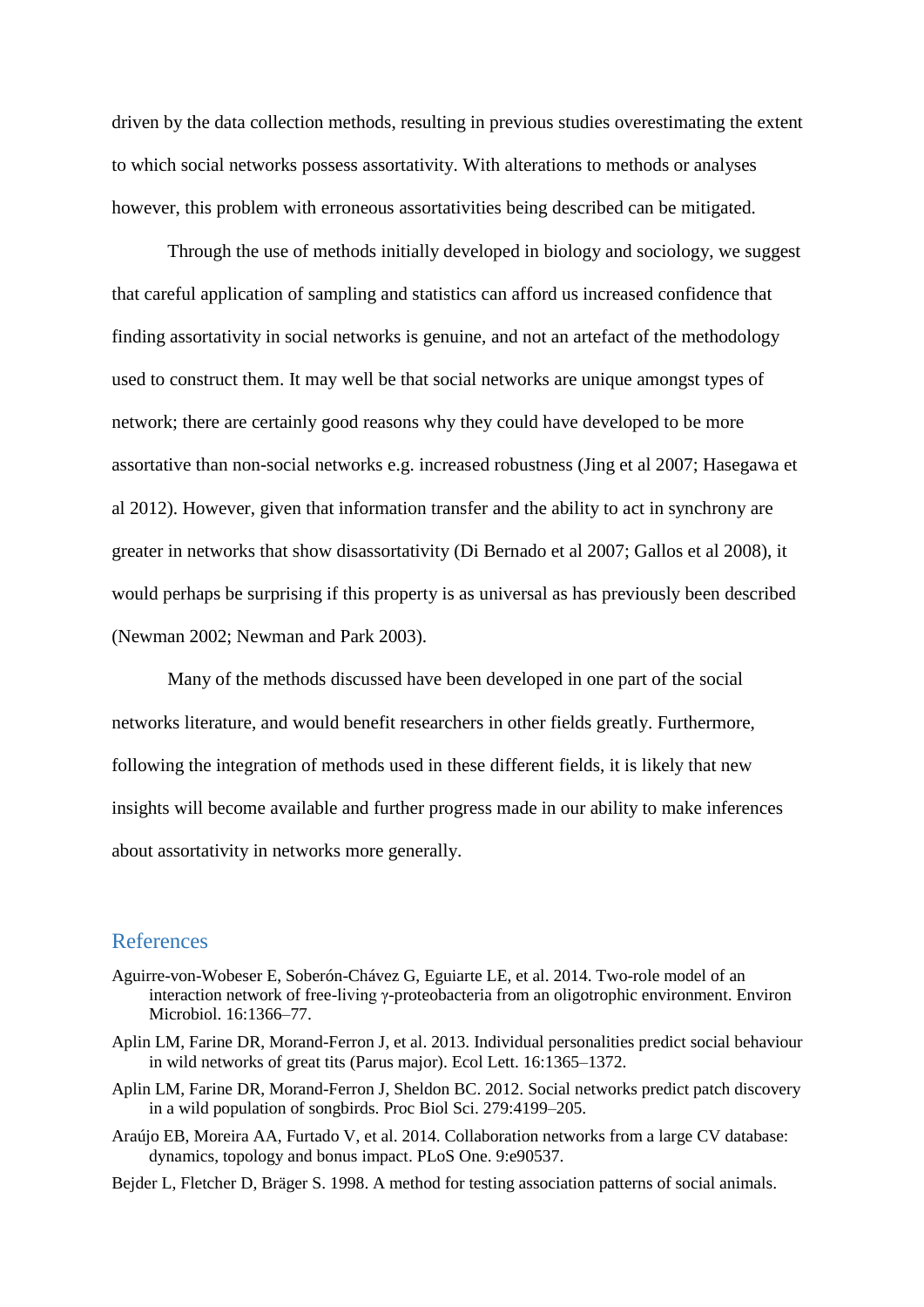Anim Behav. 56:719–725.

- Böhm M, Hutchings MR, White PCL. 2009. Contact networks in a wildlife-livestock host community: identifying high-risk individuals in the transmission of bovine TB among badgers and cattle. PLoS One. 4:e5016.
- Boyland NK, James R, Mlynski DT, et al. 2013. Spatial proximity loggers for recording animal social networks: consequences of inter-logger variation in performance. Behav Ecol Sociobiol. 67:1877–1890.
- Choudhury M De, Mason W. 2010. Inferring relevant social networks from interpersonal communication. Proc. 19th …
- Ciotti V, Bianconi G, Capocci A, et al. 2015. Degree correlations in signed social networks. Phys A Stat Mech its Appl. 422:25–39.
- Colizza V, Flammini a., Serrano M a., Vespignani a. 2006. Detecting rich-club ordering in complex networks. Nat Phys. 2:1–18.
- Croft DP, James R, Krause J. 2008. Exploring Animal Social Networks. Princeton University Press, Oxford
- Croft DP, James R, Thomas POR, et al. 2006. Social structure and co-operative interactions in a wild population of guppies (Poecilia reticulata). Behav Ecol Sociobiol. 59:644–650.
- Di Bernado M, Garofalo F, Sorrentino F. 2007. Effects of degree correlation on the sychronization of networks of oscillators. Int J Bifurc Chaos. 17:3499–3506.
- Drewe J a, Weber N, Carter SP, et al. 2012. Performance of proximity loggers in recording intra- and inter-species interactions: a laboratory and field-based validation study. PLoS One. 7:e39068.
- Eagle N, Pentland A. 2005. Reality mining: sensing complex social systems. Pers Ubiquitous Comput. 10:255–268.
- Estrada E. 2011. Combinatorial study of degree assortativity in networks. Phys Rev E. 84:047101.
- Expert P, Evans TS, Blondel VD, Lambiotte R. 2011. Uncovering space-independent communities in spatial networks. Proc Natl Acad Sci. 7663–7668.
- Farine DR. 2014. Measuring phenotypic assortment in animal social networks: weighted associations are more robust than binary edges. Anim Behav. 89:141–153.
- Farine DR, Aplin LM, Sheldon BC, Hoppitt W. 2015. Interspecific social networks promote information transmission in wild songbirds. Proc Biol Sci. 282:20142804.
- Franks DW, Ruxton GD, James R. 2009. Sampling animal association networks with the gambit of the group. Behav Ecol Sociobiol. 64:493–503.
- Furtenbacher T, Arendás P, Mellau G, Császár AG. 2014. Simple molecules as complex systems. Sci Rep. 4:4654.
- Gallos L, Song C, Makse H. 2008. Scaling of degree correlations and its influence on diffusion in scale-free networks. Phys Rev Lett. 100:248701.
- Garton L, Haythornthwaite C, Wellman B. 2006. Studying online social networks. J Comput Mediat Commun. doi: 10.1111/j.1083-6101.1997.tb00062.x
- Girvan M, Newman MEJ. 2002. Community structure in social and biological networks. Proc Natl Acad Sci U S A. 99:7821–6.
- Gleiser PM, Danon L. 2003. Community structure in jazz. Adv Complex Syst. 06:565–573.
- Granovetter M. 1973. The strength of weak ties. Am J Sociol. 78:1360–1380.
- Hamede RK, Bashford J, McCallum H, Jones M. 2009. Contact networks in a wild Tasmanian devil (Sarcophilus harrisii) population: using social network analysis to reveal seasonal variability in social behaviour and its implications for transmission of devil facial tumour disease. Ecol Lett. 12:1147–1157.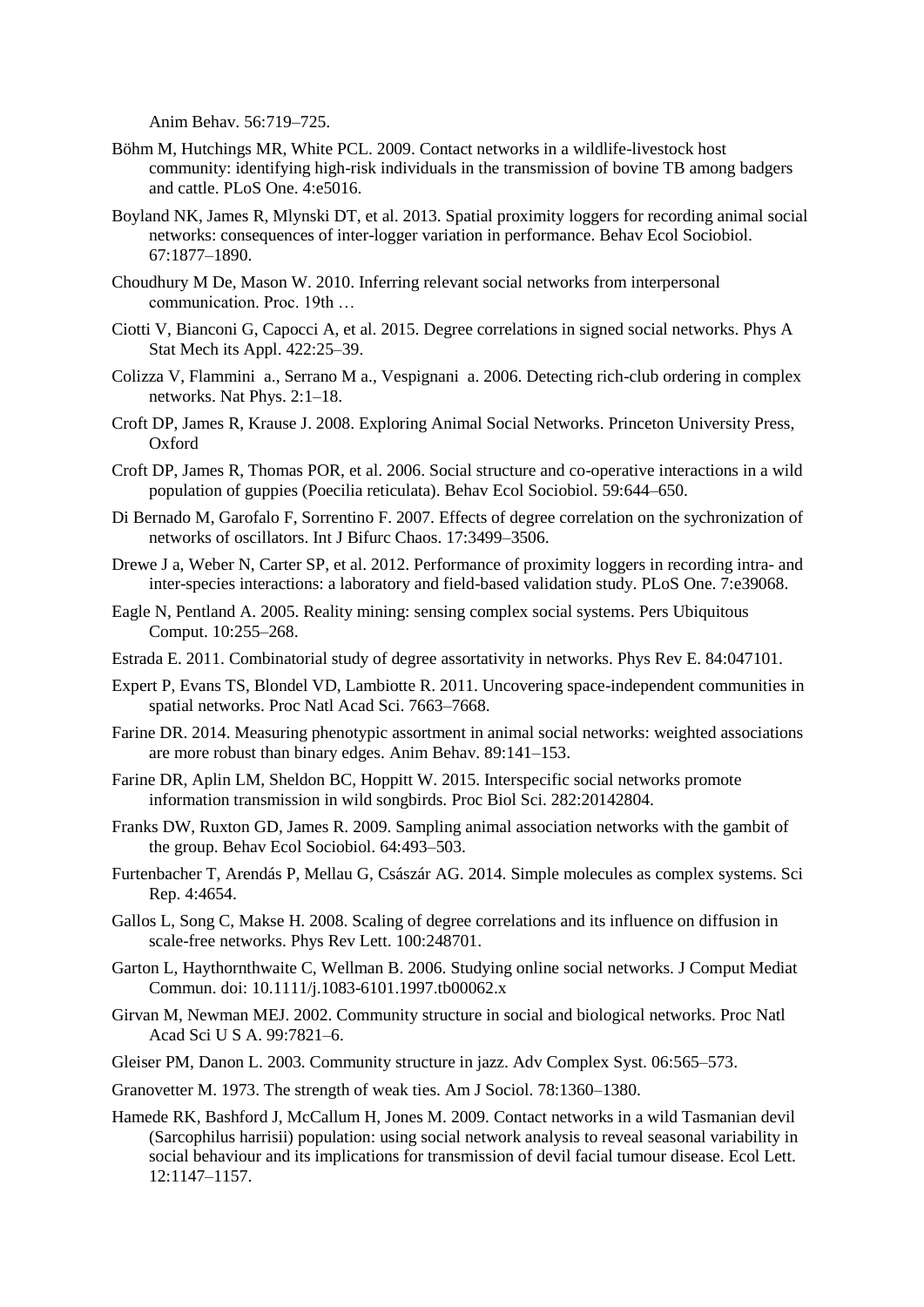- Hanhijarvi S, Garriga GC, Puolmakai K. 2009. Randomization Techniques for Graphs. Proc 9th SIAM Int Confernece Data Min. 780–791.
- Hasegawa T, Konno K, Nemoto K. 2012. Robustness of correlated networks against propagating attacks. Eur Phys J B. 85:1–9.
- Holme P, Edling CR, Liljeros F. 2004. Structure and time evolution of an Internet dating community. Soc Networks. 26:155–174.
- Hu H-B, Wang X-F. 2009. Disassortative mixing in online social networks. EPL (Europhysics Lett. 86:18003.
- Illenberger J, Flötteröd G. 2012. Estimating network properties from snowball sampled data. Soc. Networks
- Im K, Paldino MJ, Poduri A, et al. 2014. Altered white matter connectivity and network organization in polymicrogyria revealed by individual gyral topology-based analysis. Neuroimage. 86:182– 93.
- Iturria-Medina Y, Canales-Rodríguez EJ, Melie-García L, et al. 2007. Characterizing brain anatomical connections using diffusion weighted MRI and graph theory. Neuroimage. 36:645–60.
- Jiang B, Duan Y, Lu F, et al. 2014. Topological Structure of Urban Street Networks from the Perspective of Degree Correlations. Environ Plan B Plan Des. 41:813–828.
- Jing Z, Lin T, Hong Y, et al. 2007. The effects of degree correlations on network topologies and robustness. Chinese Phys. 16:3571–3580.
- Kapferer B. 1969. Norms and the manipulation of relationships in a work setting. In: Boissevain J, Mitchell JC (eds) Netw. Anal. Stud. Hum. Interact. Mouton, Paris, pp 83–110
- Kossinets G. 2006. Effects of missing data in social networks. Soc Networks. 28:247–268.
- Krackhardt D. 1988. Predicting with networks: Nonparametric multiple regression analysis of dyadic data. Soc Networks. 10:359–381.
- Krause J, Croft DP, James R. 2007. Social network theory in the behavioural sciences: potential applications. Behav Ecol Sociobiol. 62:15–27.
- Krause J, Krause S, Arlinghaus R, et al. 2013. Reality mining of animal social systems. Trends Ecol Evol. 28:1–11.
- Krause S, Mattner L, James R, et al. 2009. Social network analysis and valid Markov chain Monte Carlo tests of null models. Behav Ecol Sociobiol. 63:1089–1096.
- Krivitsky P. 2012. Exponential-family random graph models for valued networks. Electron J Stat. 6:1100–1128.
- Krivitsky P. 2015. ergm.count: Fit, simulate and diagnose exponential-family models for networks with count edges.
- La Fond T, Neville J. 2010. Randomization tests for distinguishing social influence and homophily effects. Proc. 19th Int. Conf. World wide web - WWW '10. ACM Press, New York, New York, USA, p 601
- Lee I, Kim E, Marcotte EM. 2015. Modes of interaction between individuals dominate the topologies of real world networks. PLoS One. 10:e0121248.
- Lima A, Rossi L, Musolesi M. 2014. Coding Together at Scale: GitHub as a Collaborative Social Network. 10.
- Litvak N, van der Hofstad R. 2013. Uncovering disassortativity in large scale-free networks. Phys Rev E. 87:022801.
- Lusseau D. 2003. The emergent properties of a dolphin social network. Proc Biol Sci. 270:186–8.
- Lusseau D, Newman M. 2004. Identifying the role that animals play in their social networks. Proc R Soc B Biol Sci. 271:S477–81.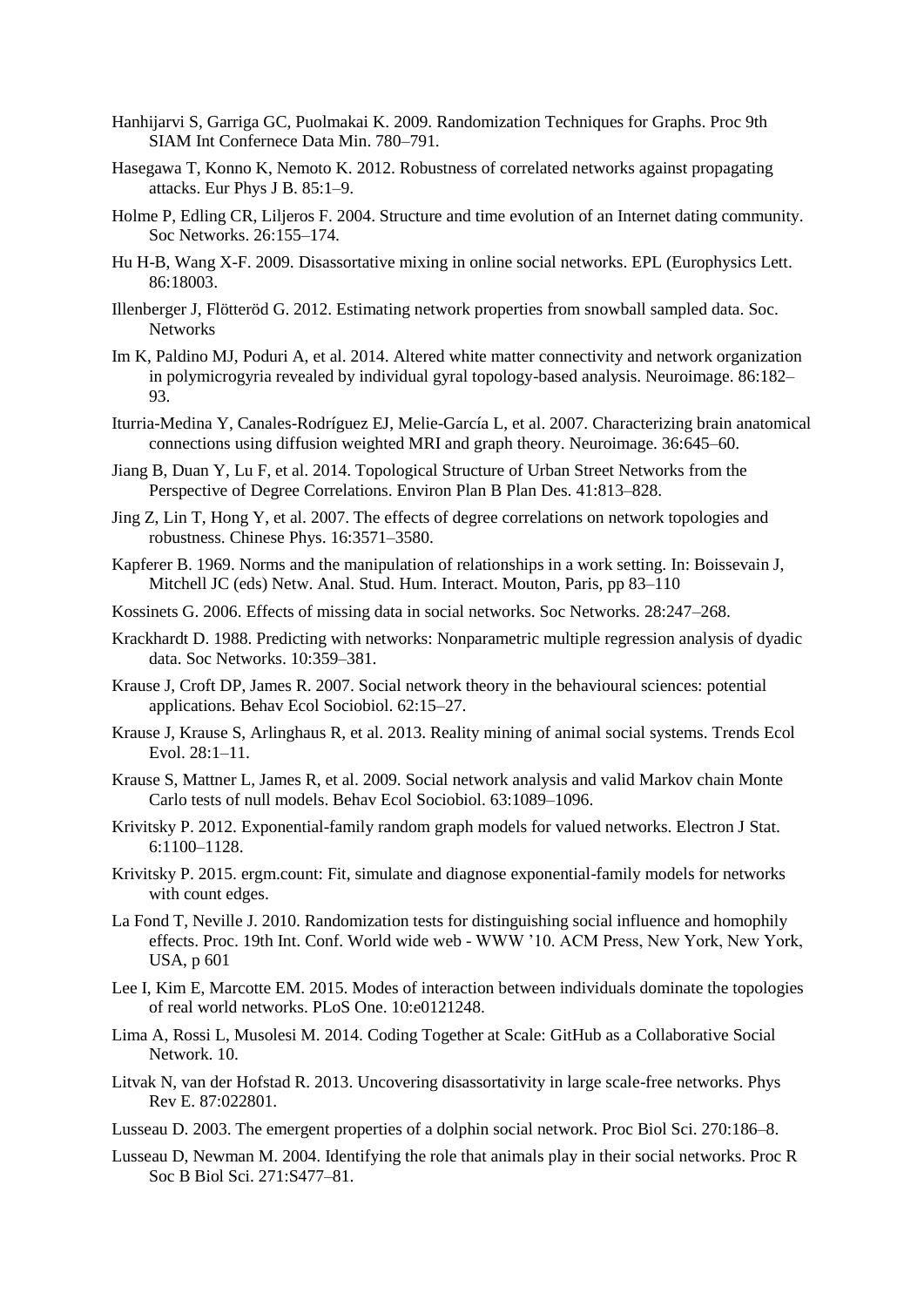- Lusseau D, Wilson B, Hammond PS, et al. 2006. Quantifying the influence of sociality on population structure in bottlenose dolphins. J Anim Ecol. 75:14–24.
- Mac Carron P, Kenna R. 2012. Universal properties of mythological networks. EPL (Europhysics Lett. 99:28002.
- Mac Carron P, Kenna R. 2013. A Quantitative Approach to Comparative Mythology. nestor.coventry.ac.uk
- Manno TG. 2008. Social networking in the Columbian ground squirrel, Spermophilus columbianus. Anim Behav. 75:1221–1228.
- Mena-Chalco JP, Digiampietri LA, Lopes FM, Cesar RM. 2014. Brazilian bibliometric coauthorship networks. J Assoc Inf Sci Technol. 65:1424–1445.
- Mohman YT, Wang A, Chen H. 2015. Statistical analysis of the airport network of Pakistan. Pramana. 85:173–183.
- Mourier J, Vercelloni J, Planes S. 2012. Evidence of social communities in a spatially structured network of a free-ranging shark species. Anim Behav. 83:389–401.
- Mussmann S, Moore J, Pfeiffer JJ, Neville J. 2014. Assortativity in Chung Lu Random Graph Models. Proc. 8th Work. Soc. Netw. Min. Anal. - SNAKDD'14. ACM Press, New York, New York, USA, pp 1–8
- Nemeth RJ, Smith DA. 2010. International Trade and World-System Structure: A Multiple Network Analysis. Rev (Fernand Braudel Cent. 8:517–560.
- Newman M. 2002. Assortative mixing in networks. Phys Rev Lett. 2:1–5.
- Newman M. 2003. Mixing patterns in networks. Phys Rev E. 67:026126.
- Newman M. 2004. Coauthorship networks and patterns of scientific collaboration. Proc Natl Acad Sci U S A. 101:5200–5205.
- Newman M, Park J. 2003. Why social networks are different from other types of networks. Phys Rev E. 68:036122.
- Newman ME. 2001. The structure of scientific collaboration networks. Proc Natl Acad Sci U S A. 98:404–9.
- Noldus R, Van Mieghem P. 2015. Assortativity in complex networks. J Complex Networks. 3:507– 542.
- Opsahl T, Agneessens F, Skvoretz J. 2010. Node centrality in weighted networks: Generalizing degree and shortest paths. Soc Networks. 32:245–251.
- Palathingal B, Chirayath J. 2012. Clustering similar questions in social question answering services. PACIS 2012
- Pastor-Satorras R, Vázquez A, Vespignani A. 2001. Dynamical and correlation properties of the Internet. Phys Rev Lett. 87:258701.
- Perreault C. 2010. A note on reconstructing animal social networks from independent small-group observations. Anim Behav. 80:551–562.
- Peruani F, Tabourier L. 2011. Directedness of information flow in mobile phone communication networks. PLoS One. 6:e28860.
- Piraveenan M, Prokopenko M, Zomaya A. 2012. Assortative mixing in directed biological networks. IEEE/ACM Trans Comput Biol Bioinform. 9:66–78.
- R Core Team. 2013. R: A language and environment for statistical computing.
- Rowe R, Creamer G, Hershkop S, Stolfo SJ. 2007. Automated social hierarchy detection through email network analysis. Proc. 9th WebKDD 1st SNA-KDD 2007 Work. Web Min. Soc. Netw. Anal. - WebKDD/SNA-KDD '07. ACM Press, New York, New York, USA, pp 109–117

Rutz C, Burns ZT, James R, et al. 2012. Automated mapping of social networks in wild birds. Curr